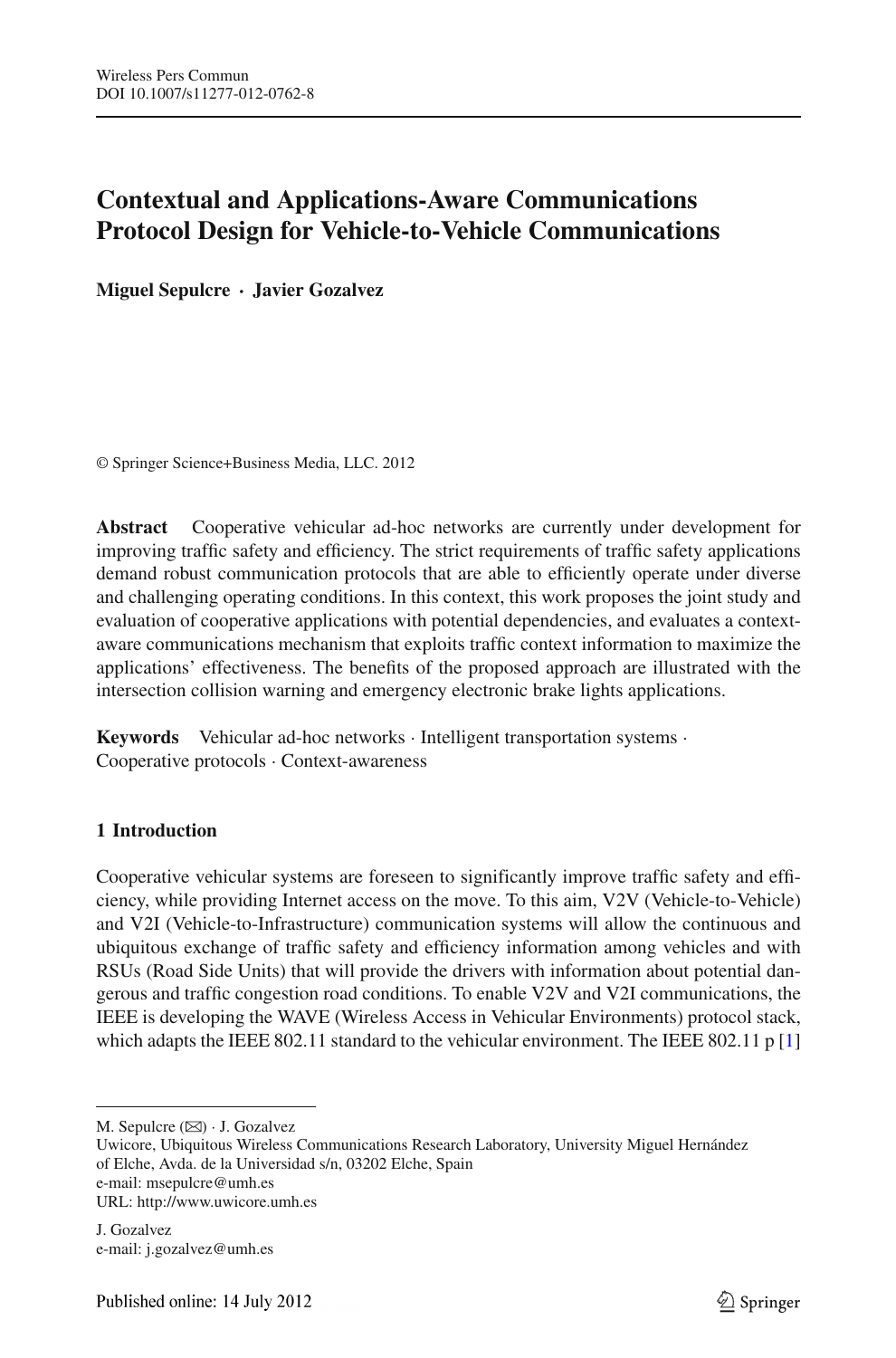standard defines the WAVE physical and MAC (medium access control) layers, and is being adapted to the European context by ETSI under the ITS-G5 standard. The operation of cooperative vehicular systems is mainly based on the exchange of two types of messages. On one hand, cooperative awareness messages (CAMs) are periodically transmitted by all vehicles and infrastructure units on the so called control channel to broadcast positioning data and other basic information to surrounding vehicles. The information included in CAMs helps each vehicle to maintain the connectivity with its neighbouring nodes, and supports high level applications, including cooperative road safety applications. On the other hand, decentralized environmental notification messages (DENMs) provide support to event-driven applications. These messages are generated when a potential dangerous situation is detected (e.g. a car's hard braking) in order to inform surrounding vehicles about the situation type, severity and location.

Cooperative vehicular systems will enable a wide variety of new applications and services, ranging from cooperative road safety applications to distributed traffic management services or in-vehicle infotainment services [\[2\]](#page-17-1). Although some interesting studies evaluating the performance of cooperative applications can be found in the literature, to date, the configuration and evaluation of multiple cooperative applications and services have been performed independently without considering their potential interrelations and/or dependencies. To illustrate the need of taking into account such interrelations, this work considers safety applications due to their strict QoS (quality of service) requirements, and the resulting difficulty to design reliable and efficient communication protocols.

Cooperative road safety applications can be classified as cooperative awareness applications, which base their operation in the exchange of periodic CAMs, and road hazard warning applications, which are event-driven applications using DENMs. ETSI [\[2](#page-17-1)] and VSC [\[3](#page-17-2)] have defined a set of preliminary application requirements in terms of communications distance, packet transmission frequency, latency, or positioning accuracy. Current ETSI and VSC definitions propose fixed reference requirements for each specific application to be used in the initial communications protocol design and testing. However, the critical nature of cooperative vehicular applications requires a more detailed definition of the application requirements, but to date limited work has been done on this topic with regards to traffic safety applications. The work in [\[4\]](#page-17-3) shows an example of detailed definition of safety metrics for rear-end, lane change, and roadway departure crashes for different ITS systems. Some studies propose to extend these performance metrics to cooperative vehicular systems. For example, the work published in [\[5\]](#page-18-0) derives analytical bounds for the maximum acceptable message delivery latency and minimum packet retransmission frequency required to satisfy the requirements of rear-end collision avoidance applications. The author demonstrates the strong impact of the traffic and operating conditions (speed, state of the road surface, radio channel variability conditions, etc.) on these two metrics. The work in [\[6](#page-18-1)] develops the detailed requirements of an overtaking assistance and a lane change assistance application, to illustrate the importance of considering the application requirements in the design and evaluation of cooperative communication protocols and policies. The results obtained demonstrate the impact of the application requirements on the communication settings of each vehicle, and on the overall channel load generated.

Intersection collision warning (ICW) is one of the cooperative awareness safety applications that is attracting more interest due to the high percentage of accidents at intersections [\[7](#page-18-2)]. The ICW application warns the driver when a potential collision at an intersection is detected following the exchange of cooperative messages. The application can use V2V or V2I communications. When based on V2V, vehicles periodically broadcast CAMs to detect each other before reaching an intersection. In case of V2I, an RSU installed at the intersection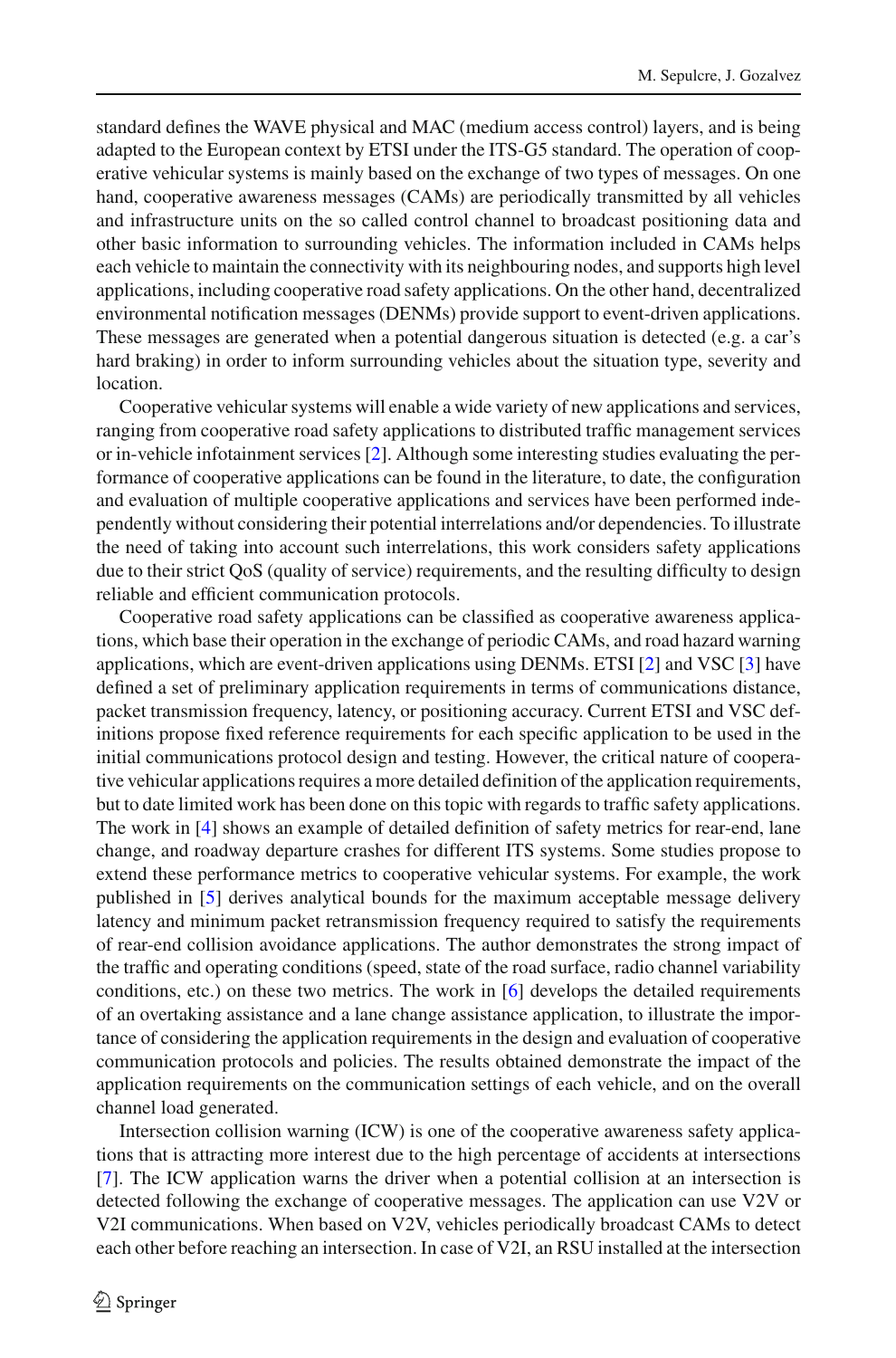receives and processes all CAMs received from approaching vehicles, and transmits a series of periodic DENMs when it detects that a collision between two vehicles could occur at the intersection. Although the use of an RSU at an intersection significantly improves the communications between two vehicles, the wide scale deployment of RSUs faces significant economic difficulties, and critical safety applications should then also reliably work using V2V communications. Independently of the ICW communications scenario, vehicles need to receive the warning information with enough time for the driver to decelerate and avoid the collision at the intersection. As a result, a minimum warning distance required to inform a driver to stop before the intersection is normally defined as performance metric [\[8](#page-18-3)]; ICW applications require vehicles to efficiently and reliably exchange at least one message before the warning distance. Different studies have conducted dimensioning or sensitivity studies to analyse the ICW performance under different operating and communicating conditions. For example, the work in [\[9](#page-18-4)] shows that the use of high packet transmission frequencies and low data-rates can improve the performance of an intersection warning system due to the earlier detection of the risk of collision. However, the use of high packet transmission frequencies or transmission power levels at intersections with high traffic density could congest the radio channel, as shown in the study reported in [\[10](#page-18-5)]. To overcome this situation, advanced communication schemes that efficiently use the radio channel and satisfy the application requirements are needed. One example is the work in [\[11](#page-18-6)], which proposes a geo-opportunistic transmission mechanism that adapts each vehicle's transmission parameters to reliably and efficiently exchange a message before reaching a critical safety area, for example an inter-section. Other studies such as [\[12\]](#page-18-7) propose the use of RSUs to manage the communications among the potentially colliding vehicles at intersections to avoid using high transmission power levels when there are buildings blocking the radio signal. In this context, the work in [\[13\]](#page-18-8) provides an overview of the recent developments, limitations, standards and protocols that can facilitate IEEE 802.11-based V2I communications.

The emergency electronic brake light (EEBL) application is one of the most representative examples of road hazard warning application. Whenever a vehicle breaks hard, the EEBL application automatically sends time limited periodic DENMs to other vehicles behind to avoid or mitigate rear-end collisions. This application will help following vehicles by providing an early notification of lead vehicle braking hard, even when the driver's visibility is limited. To date, several studies have analysed the efficient, reliable and fast propagation of cooperative emergency alerts through a vehicle chain to avoid rear-end collisions after a sudden emergency deceleration. To avoid the broadcast storm problem that could be created with conventional broadcast dissemination protocols, and reduce the contention at the MAC layer, the work in [\[14](#page-18-9)] proposes different probabilistic and timer-based broadcast suppression techniques to be used at the network layer. Similarly, in [\[15\]](#page-18-10), the authors propose a direction-aware broadcast forwarding protocol to propagate the emergency message based on an implicit acknowledgement. In [\[16\]](#page-18-11), a position-based message forwarding strategy is proposed. In particular, the paper presents a timer-based broadcast suppression technique in which the timer of each potentially forwarding vehicle is set proportional to the distance to the previous forwarder. In general, these studies showed that the use of multihop dissemination protocols can help reducing collisions among nearby vehicles through the rapid propagation of messages for EEBL applications.

Despite providing very valuable results, most of the studies discussed analyse different applications independently of each other. Only a few studies (e.g  $[17-19]$  $[17-19]$ ) consider the coexistence of multiple cooperative applications. In particular, the work in [\[17\]](#page-18-12) proposes to combine the payload and headers information to be transmitted by different applications to reduce the channel load generated by each vehicle since various applications often require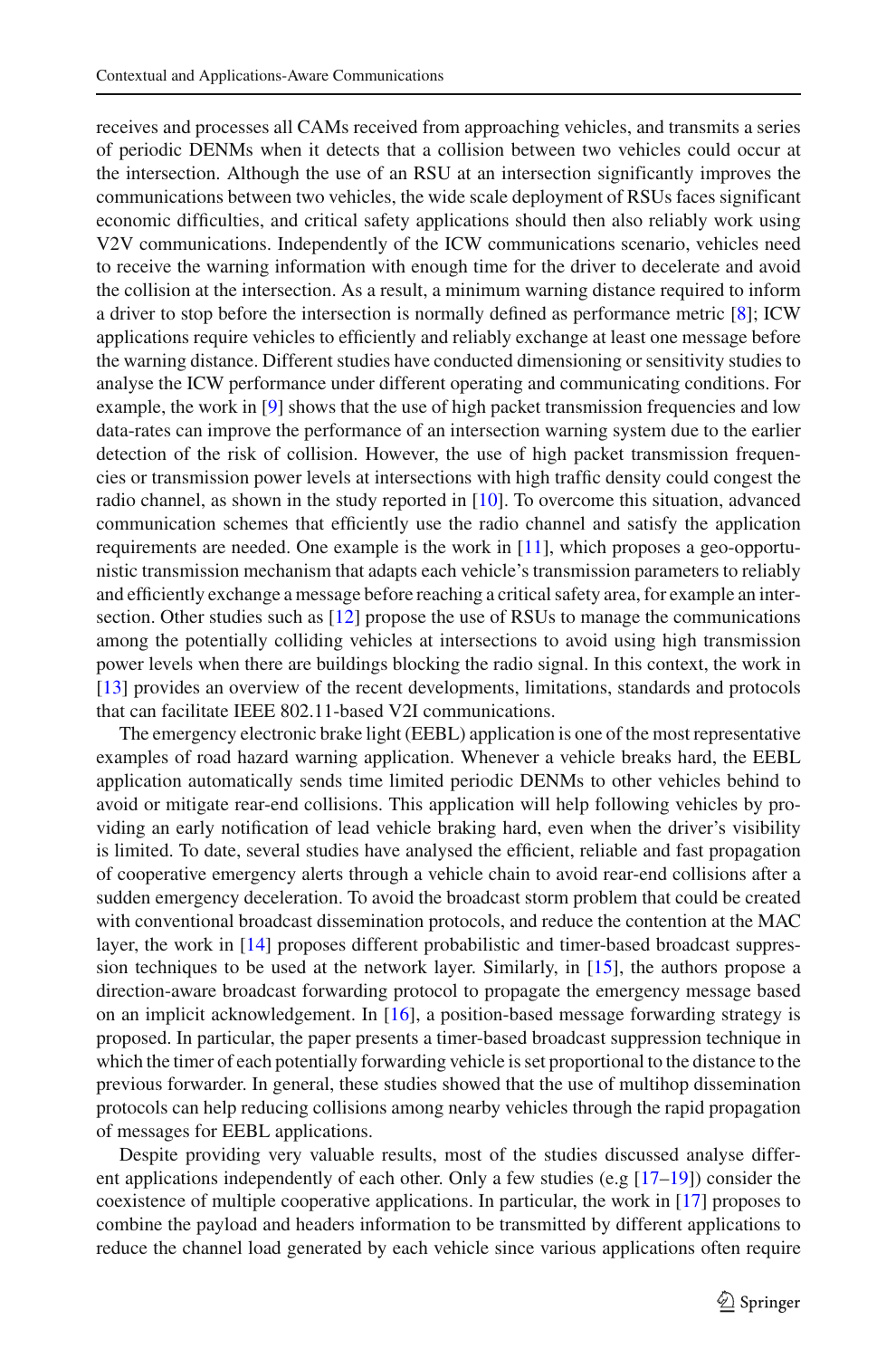transmitting similar information (e.g. the position and speed of the vehicle). The work shows that the channel load can be considerably reduced by coordinating the data to be transmitted for different applications. The work in [\[18\]](#page-18-14) proposes a new communications architecture that groups the different applications to solve the current TCP/IP inefficiencies when applied to VANETs. Unfortunately, the study does not include detailed information on the method to organize different applications and how to exploit their similarities. Other studies that analyse multi-application scenarios focus on the different needs or priorities required by each application. For example, the work in [\[19\]](#page-18-13) proposes a prioritization and re-scheduling technique based on application-specific utility functions in order to control the amount of information sent to the wireless channel. These contributions represent initial and promising studies towards the design of cooperative vehicular systems capable to reliably and efficiently operate multiple and simultaneous applications. However, additional studies are necessary, in particular with regards to the design, configuration and optimisation of communications protocols capable to efficiently satisfy the requirements of different applications, in particular when such applications exhibit potential interrelations and/or dependencies that should be taken into account. The importance of these interrelationships can be illustrated for the case of the ICW and EEBL applications with the intersection scenario shown in Fig. [1.](#page-4-0) In this scenario, vehicles  $A_1$  and  $B$  are approaching the intersection with a risk of collision. To detect each other's presence and avoid the accident at the intersection, vehicles *A*<sup>1</sup> and *B* periodically exchange positioning information by means of CAMs. The information exchanged allows the ICW application to alert the drivers of a potential intersection collision before reaching the intersection. However, although vehicle *A*<sup>1</sup> might avoid the accident at the intersection through a sudden deceleration, its action might result in a rear-end collision with its neighbouring vehicles (vehicles  $A_2$  and  $A_3$  in Fig. [1\)](#page-4-0). This rear-end collision could be avoided if vehicle  $A_1$  is alerted of the potential intersection collision with sufficient time to avoid a sudden deceleration. To this aim, the communications between vehicles  $A_1$  and  $B$ should not be dimensioned considering just their potential intersection collision, but also the potential rear-end collision of vehicles  $A<sub>x</sub>$ . In this context, this paper proposes and evaluates a novel cooperative vehicular communications scheme that bases its operation on the joint analysis of different application requirements. In addition, the proposed scheme exploits traffic context information to optimise both traffic safety and communications performance, while minimising the impact of individual vehicular decisions on nearby vehicles. Since each application has specific requirements and operation scenarios, the proposed scheme is illustrated considering the ICW and EEBL applications. However, it is important noting that the proposed approach could be easily extended to other traffic safety scenarios and applications, e.g. dangerous overtaking or entrance ramps.

# <span id="page-3-0"></span>**2 Joint Applications and Traffic Context Characterization**

In this section, the proposed approach is explained in detail through the joint analysis of ICW and EEBL applications, and the characterization of the traffic context. Based on the functional description of the applications and the traffic context information, the joint application requirements are derived, and the most significant traffic and operating parameters that could affect the design of context-aware communication techniques are identified.

2.1 Interaction of ICW and EEBL Applications

To illustrate the proposed context-aware approach and show its effectiveness, the study is based on the scenario presented in Fig. [1.](#page-4-0) In this scenario, vehicles *A*<sup>1</sup> and *B* might collide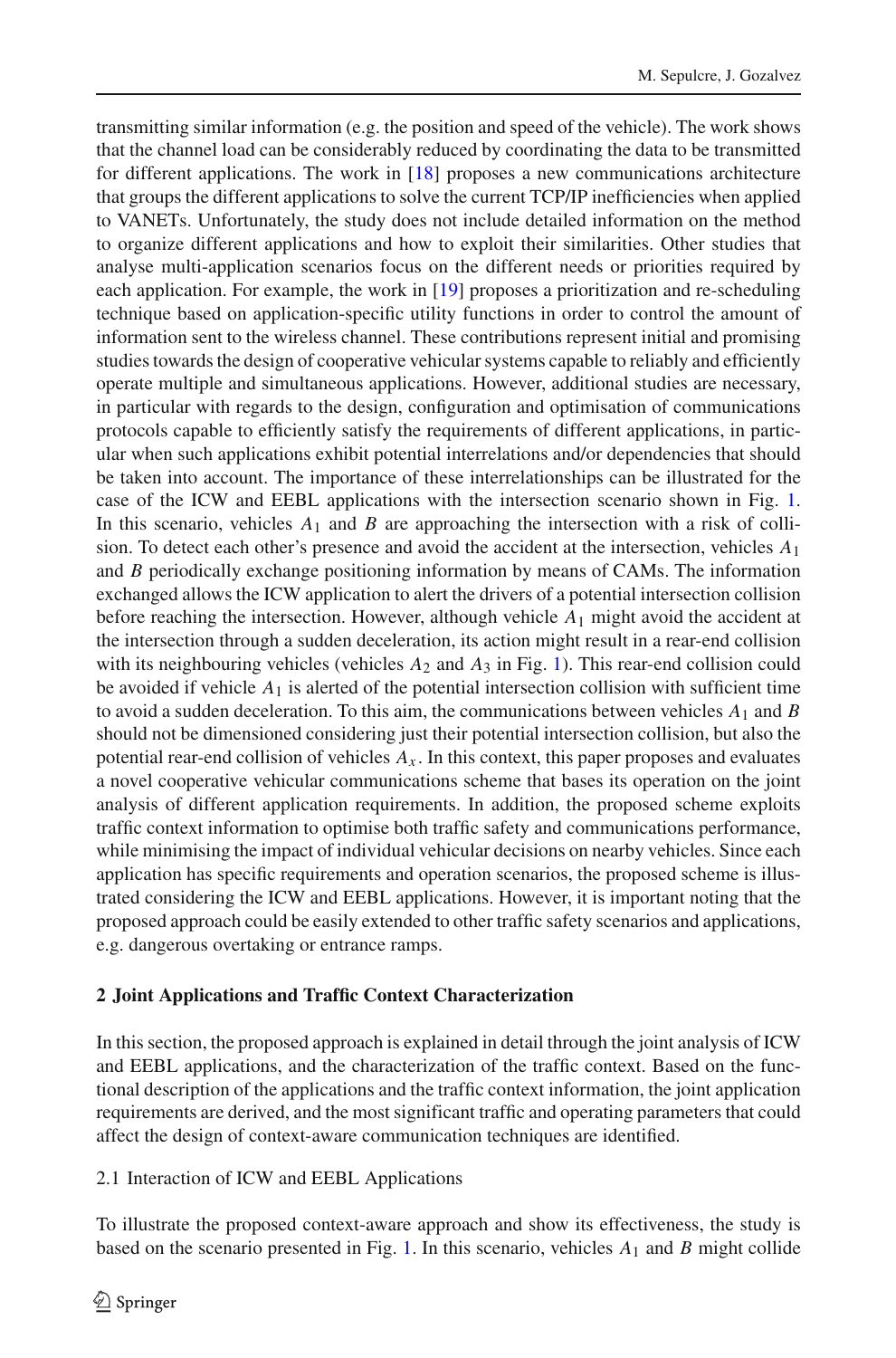

<span id="page-4-0"></span>**Fig. 1** Intersection scenario

at the intersection due to the driver's lack of attention, wrong/hidden traffic signals, or any other reason that could provoke the accident despite the driver's ability and perception capabilities. In this scenario, only V2V communications have been considered due to their more challenging radio propagation conditions compared to V2I under the presence of buildings, and the unfeasibility of ubiquitously deploying RSUs in every single intersection.

All vehicles periodically broadcast CAMs at 10 Hz to detect potential dangerous situations before reaching the intersection. In this case, vehicles  $A_1$  and  $B$  must correctly exchange at least one of these messages with sufficient time to stop before reaching the intersection and avoid their collision. The critical distance *CD*, or minimum warning distance, can be defined as the minimum distance to the intersection at which, for example, vehicle *A*<sup>1</sup> needs to receive a CAM from vehicle *B* to avoid their collision at the intersection. Considering a uniform deceleration model, *CD* can be computed as:

$$
CD = v \cdot RT + \frac{1}{2} \frac{v^2}{a_{\text{max}}} \tag{1}
$$

where v represents the vehicle's speed,  $RT$  the driver's reaction time, and  $a_{\text{max}}$  the vehicle's emergency deceleration. Following this approach, ICW applications could be dimensioned and configured to ensure that vehicles  $A_1$  and  $B$  exchange at least one broadcast message before *CD* to avoid an intersection collision. However, this approach does not consider the possibility of rear-end collisions resulting from the sudden deceleration of *A*<sup>1</sup> caused by the late reception of the first broadcast message from vehicle *B*, or simply by a human reaction; the possibility of a rear-end collision could exist even if considering a rapid propagation of the safety alert through the vehicle chain using DENMs generated by the EEBL application. To avoid chain collisions and mitigate dangerous situations, this work proposes the dimensioning of ICW communications considering their impact on EEBL and potential rear-end collisions. In particular, the chain collision risk could be reduced if vehicle *A*<sup>1</sup> received earlier the broadcast alert from vehicle  $B$ . In this case, vehicle  $A_1$  could avoid the intersection accident through a smoother deceleration that reduces the risk of rear-end collisions. To achieve this objective, this work proposes the dimensioning of ICW communication parameters allowing the first vehicles approaching the intersection to exchange messages at a distance to the intersection larger than the critical distance, i.e. at *CD* plus an extra distance (*ED*). As it will be shown in Sect. [2.2,](#page-6-0) the *ED* distance is defined based on the traffic context so that safety alerts are received with sufficient time to avoid sudden decelerations. The *ED*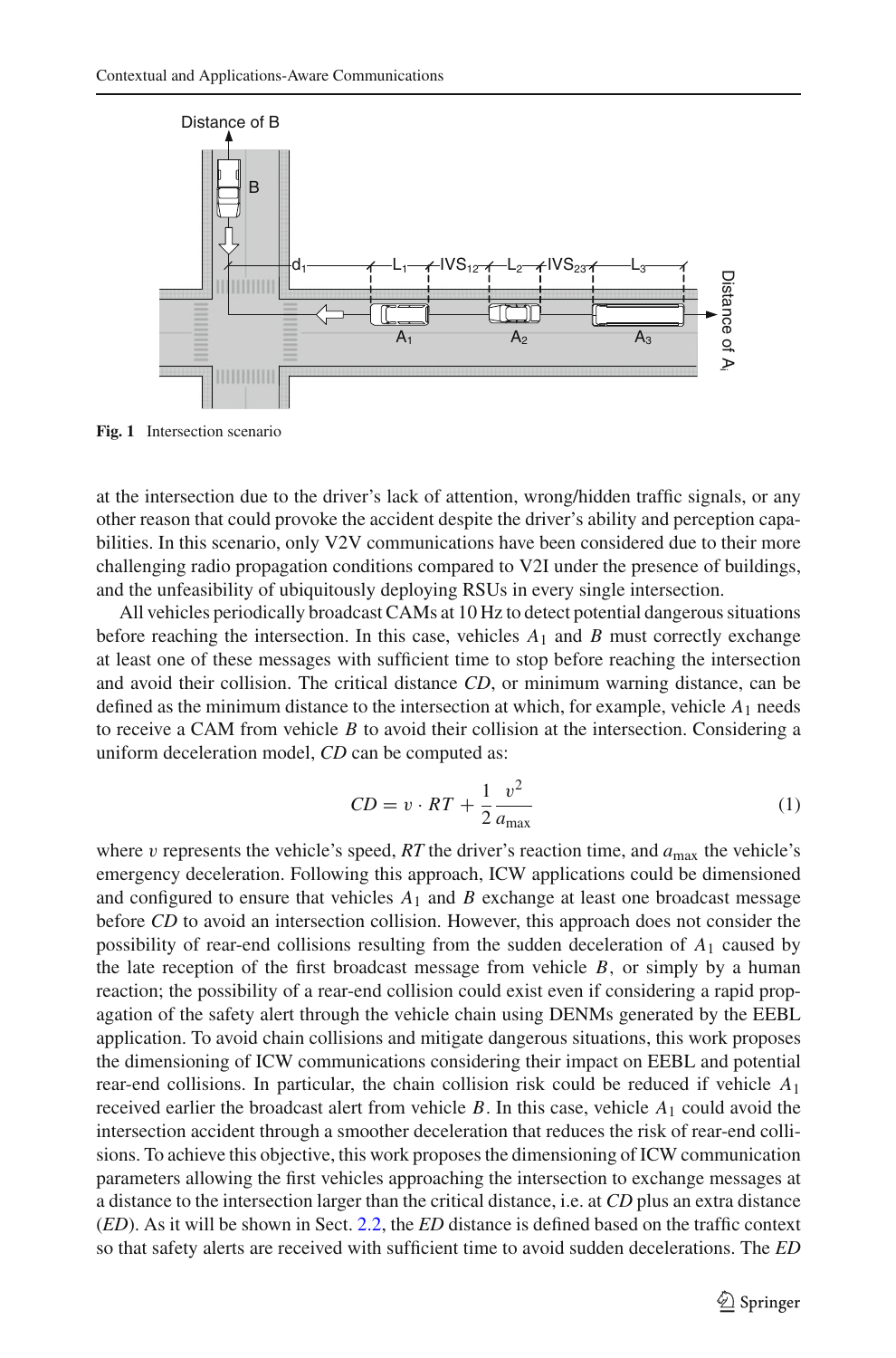

<span id="page-5-0"></span>**Fig. 2** Flow chart for the transmission and reception of CAM messages in the case of the proposed contextaware approach. **a** Transmission process. **b** Reception process

parameter is also dynamically computed by the first vehicle in the chain thanks to the periodic exchange of CAMs between vehicles  $A<sub>x</sub>$ . The addition of *CD* and *ED* can then be defined as the minimum distance to the intersection at which vehicle *A*<sup>1</sup> needs to receive a message from vehicle *B* to avoid both the accident at the intersection and a possible rear-end collision.

To design the proposed context-aware mechanism and dynamically compute *ED*, this work considers the use of an internal spatial database or local dynamic map (LDM) on each vehicle, as it currently is determined in the ETSI standardization process. All relevant static, temporary and dynamic information of a vehicle's surroundings is constantly updated on the LDM. Before each data packet transmission, all vehicles approaching the intersection update their required *CD* distance based on their own parameters (speed, driver's reaction time and emergency deceleration), and their required *ED* following their traffic context (the *ED* computation is described in Sect. [2.2\)](#page-6-0). As depicted in Fig. [2,](#page-5-0) after a packet is being received, the application updates the LDM database with the received neighbour information. Based on the positioning and speed information contained in the packet, the application is able to detect if a collision is likely to occur at the intersection if the current speed and acceleration of neighboring vehicles are maintained. In the proposed scenario, if a potential dangerous situation is detected at the intersection, the driver is first warned through the HMI (Human-Machine Interface). Then, a new packet is transmitted using the transmission power level (*Pt*) employed in the packet received from the potentially colliding vehicle. If multihop dissemination protocols are considered, the alert is propagated through the vehicle chain to avoid rear-end collisions.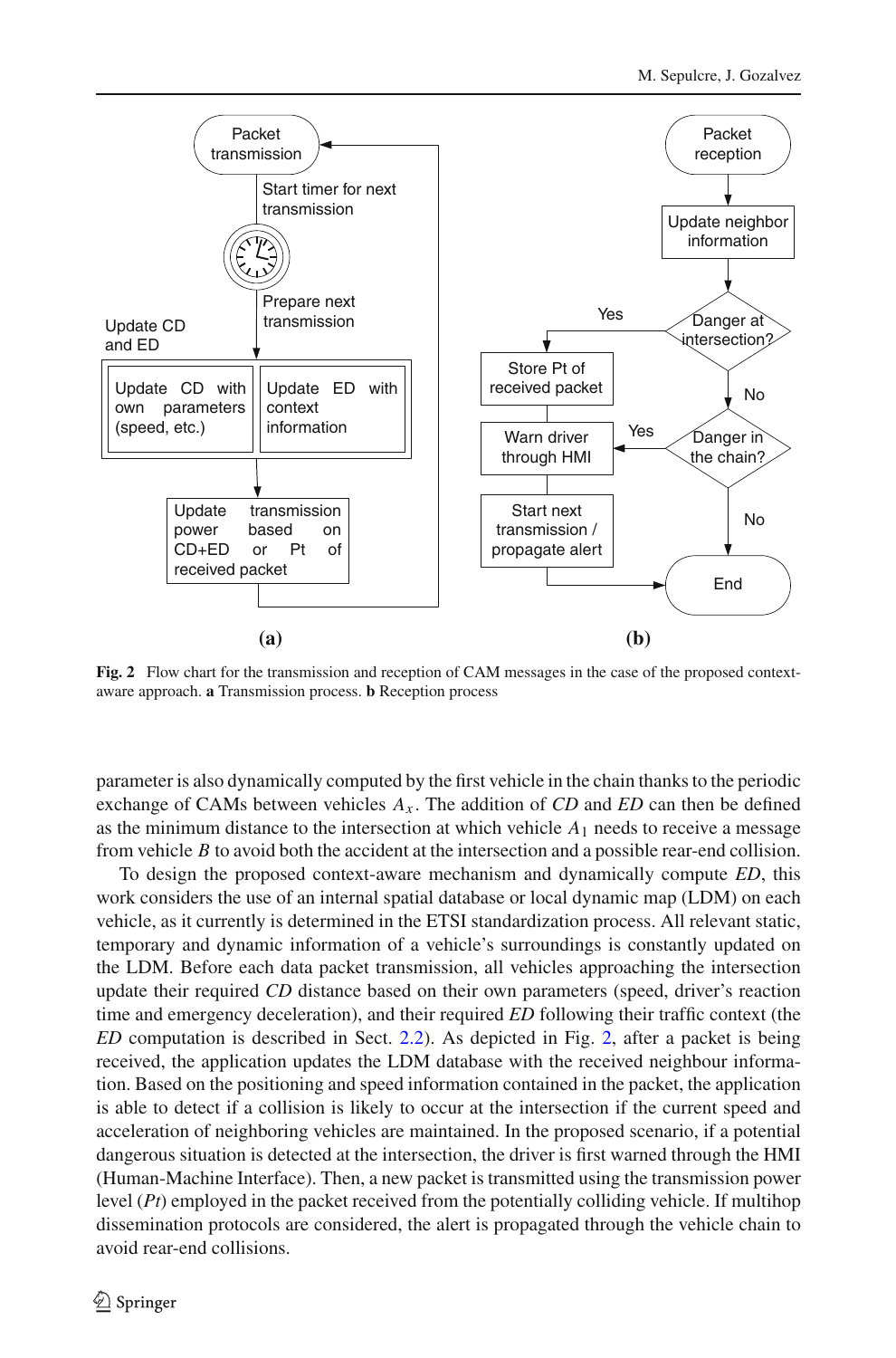The process to select the transmission power once the risk of collision at the intersection is detected is as follows. As shown in Fig. [1,](#page-4-0) vehicle *B* is not followed by any vehicle, and therefore does not require receiving the message with an extra distance *ED*. Vehicle *B* would then configure its transmission power to communicate with *A*<sup>1</sup> before *CD*. In this context, vehicle  $A_1$  would receive the message from *B* before *CD*, but maybe not before  $CD + ED$ . On the other hand, vehicle  $A_1$  detects the presence of following vehicles through the reception of their CAMs, and therefore requires an  $ED > 0$ . In this context, a higher transmission power and larger communications range is therefore needed to communicate with vehicle *B*. Vehicle *B* will then be the first vehicle receiving the alert of the potential collision at the intersection. After receiving the CAM from *A*1, vehicle *B* will immediately increase its transmission power to at least the same level as that employed by  $A_1$  so that vehicle  $A_1$  is able to receive the alert from vehicle *B* before  $CD + ED$ . With the proposed two-way handshaking, both vehicles (*A*<sup>1</sup> and *B*) receive the message before their respective distance to the intersection at which they need to start decelerating to avoid any accident (intersection and rear-end collisions). With existing ICW application approaches, normally symmetric traffic situations are assumed, i.e. vehicles  $A_1$  and  $B$  are characterized by the same traffic context. If this was the case, the two-way handshaking would not be required since vehicles  $A_1$  and *B* would be characterized by the same *CD* and  $ED = 0$ . If transmission power levels are properly configured, this process will ensure the reception of at least one message with enough distance for the vehicles to smoothly decelerate and avoid the accident at the intersection and the rear-end collision. Without the proposed two-way handshaking, vehicle  $A_1$  would not necessarily receive the message from *B* before  $CD + ED$  (only before *CD*), which could provoke rear-end collisions due to the hard deceleration of *A*1. Please note that vehicle *B* would be able to know the transmission power used by vehicle *A*<sup>1</sup> since international standards include information on the used transmission power in the packet headers [\[20](#page-18-15)[,21\]](#page-18-16).

## <span id="page-6-0"></span>2.2 Context-Aware Joint Application Requirements

To derive the joint traffic-aware ICW and EEBL application requirements, the scenario depicted in Fig. [1](#page-4-0) is considered with  $N-1$  vehicles,  $A_2, A_3, \ldots, A_N$ , following vehicle *A*1. In this work, all vehicles are approaching the intersection at the same speed, although the analysis could be extended to different speeds. The length of each vehicle  $A_n$  is  $L_n$ , and the inter-vehicle spacing that separates the rear bumper of vehicle  $A_n$  and the front bumper of vehicle  $A_{n+1}$  is  $IVS_{[n,n+1]}$ . We can then define for each vehicle the kinematic equations relating the time and distance to the intersection. Two movement phases can be differentiated: (a) constant speed phase before the reception of an alert and the driver's reaction, and (b) constant deceleration phase to avoid the accident. In terms of the timing definitions,  $t = 0$ s corresponds to the time instant at which vehicle *A*<sup>1</sup> receives the first CAM from vehicle *B*. Consequently, vehicle *A*<sup>1</sup> starts the deceleration after the driver's reaction time *RT*, i.e. at  $t = RT$ , and it will completely stop at  $t = RT + v/a_1$  (considering that  $A_1$  decelerates with  $a_1$ ) m/s<sup>2</sup>. Following the same procedure, the timing for each vehicle can be established (Table [1\)](#page-7-0), in which *PT* (propagation time) represents the time between the reception of an alert by vehicle  $A_n$  and its retransmission towards vehicle  $A_{n+1}$  that will be further discussed later.

Considering the previously defined time origin, and that vehicle *A*<sup>1</sup> needs to receive the first CAM from vehicle *B* at a distance to the intersection at least equal to  $CD + ED$ , we consider that vehicle  $A_1$  is located at  $d_1(0) = d_1 = CD + ED$  at  $t = 0$  s. Following the vehicular scenario depicted in Fig. [1,](#page-4-0) it can then be derived that at  $t = 0$  s, vehicle  $A_2$  is at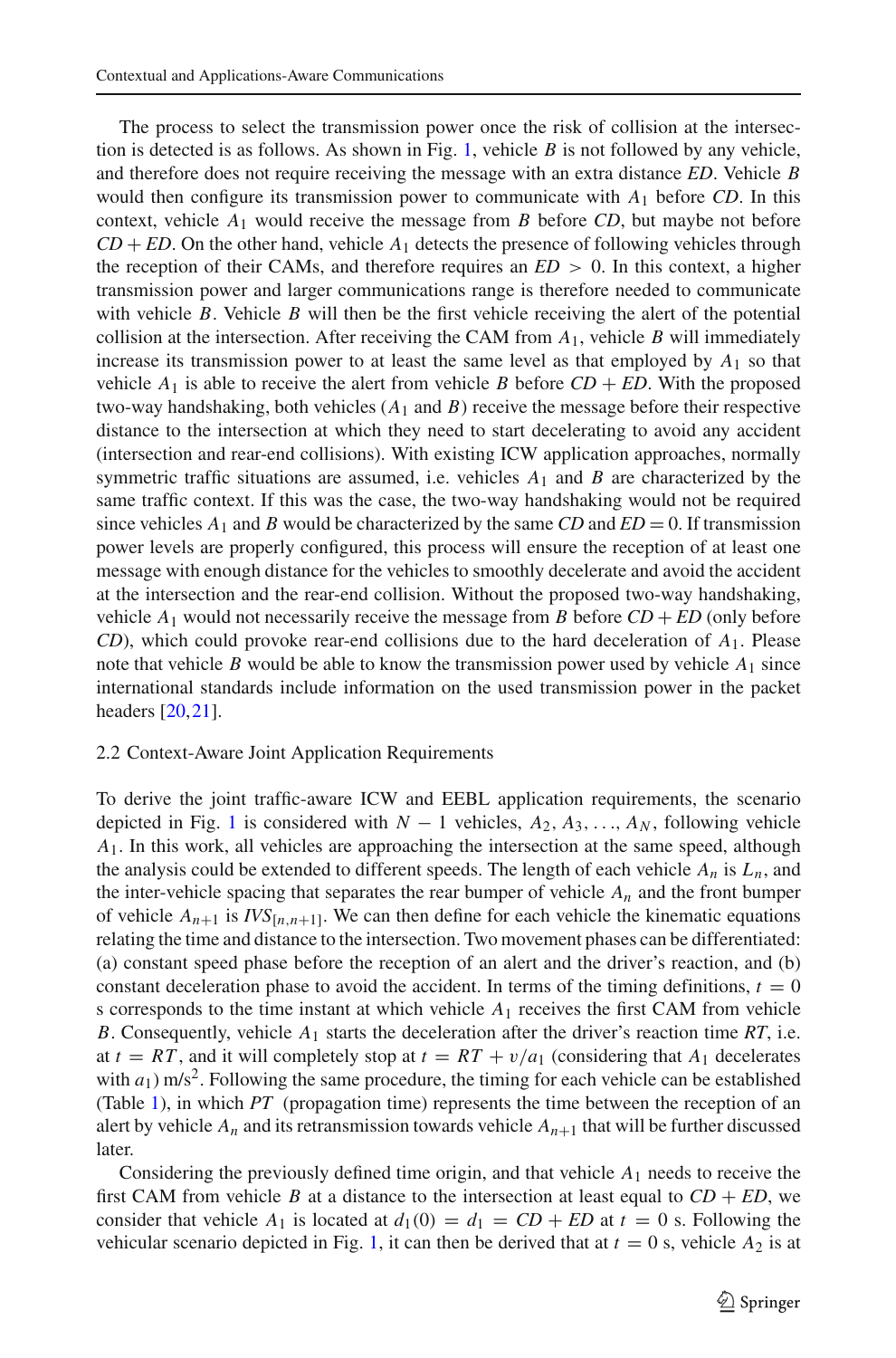<span id="page-7-0"></span>

| Vehicle        | Alert reception  | Start deceleration: $t_{\text{decel}(n)}$ | Vehicle stopped: $t_{stop(n)}$ |
|----------------|------------------|-------------------------------------------|--------------------------------|
| A <sub>1</sub> | $t = 0$          | $t = RT$                                  | $t = RT + v/a_1$               |
| A <sub>2</sub> | $t = PT$         | $t = RT + PT$                             | $t = RT + PT + v/a$            |
| $A_n$          | $t = (n - 1) PT$ | $t = RT + (n - 1) PT$                     | $t = RT + (n - 1) PT + v/a_n$  |

**Table 1** Time instants for alert reception, reaction and vehicle stopped

a distance to the intersection equal to  $d_2(0) = d_2 = CD + ED + L_1 + IVS_{[1,2]}$ , and vehicle *A<sub>n</sub>* at  $d_n(0) = d_n = CD + ED + \sum_{i=1}^{n-1} (L_i + IVS_{[i,i+1]}).$  Using the previously defined parameters, the kinematic equations  $d_n(t)$  for each vehicle in the chain can finally be derived as follows:

$$
d_n(t) = \begin{cases} -vt + d_n & 0 \le t < t_{\text{decel}(n)} \\ \frac{1}{2}a_n \left(t - t_{\text{decel}(n)}\right)^2 - vt + d_n & t_{\text{decel}(n)} \le t \le t_{\text{stop}(n)} \end{cases}
$$
(2)

<span id="page-7-1"></span>While the first term in Eq. [\(2\)](#page-7-1) corresponds to the constant speed phase, the second term corresponds to the constant deceleration phase. Considering that the possibility of collision between two contiguous vehicles depends on their deceleration after receiving a traffic safety alert, if there were no other vehicles in the chain  $(N = 1)$ ,  $A_1$  could decelerate with  $a_1 = a_{\text{max}}$ and define the extra distance *ED* as zero. If other vehicles follow *A*1, the decelerations that avoid chain collisions need to be carefully identified to compute *ED*. In order to calculate the maximum deceleration that a vehicle can apply to avoid a chain collision, the function that defines the distance between two consecutive vehicles can be employed:

$$
D_{[n+1,n]}(t) = d_{n+1}(t) - (d_n(t) + L_n)
$$
\n(3)

<span id="page-7-2"></span>Since the objective is that vehicles  $A_n$  and  $A_{n+1}$  do not collide during their deceleration, their minimum distance during their deceleration must always be above zero, i.e.  $D_{[n+1,n]}(t) > 0$ . To calculate this minimum distance, first the second term of Eq. [\(2\)](#page-7-1) needs to be substituted in Eq. [\(3\)](#page-7-2):

$$
D_{[n+1,n]}(t) = \frac{1}{2}a_{n+1}(t - RT - nPT)^2 + IVS_{[n,n+1]} - \frac{1}{2}a_n(t - RT - (n-1)PT)^2
$$
 (4)

<span id="page-7-4"></span>Then, the Fermat's theorem can be applied to calculate the minimum distance: every minimum of the function is a stationary point (the function first derivative is zero in that point), and the function second derivative is positive at that point. Following the Fermat's theorem and the function first derivative equal to zero, the time at which the minimum distance between two consecutive vehicles is produced, *t*min, can be obtained from the following equation:

$$
\frac{\partial \left[D_{[n+1,n]}(t)\right]}{\partial t}\Big|_{t_{\min}} = a_{n+1}(t - RT - nPT) - a_n(t - RT - (n-1)PT)|_{t_{\min}} = 0 \tag{5}
$$

<span id="page-7-3"></span>and is:

$$
t_{\min} = RT + nPT + \frac{a_n PT}{a_{n+1} - a_n} \tag{6}
$$

The second derivative of  $D_{[n+1,n]}(t)$  is always positive at  $t = t_{\text{min}}$  in the proposed scenario:

$$
\frac{\partial^2 \left[ D_{[n+1,n]}(t) \right]}{\partial t^2} = a_{n+1} - a_n > 0 \tag{7}
$$

 $\circledcirc$  Springer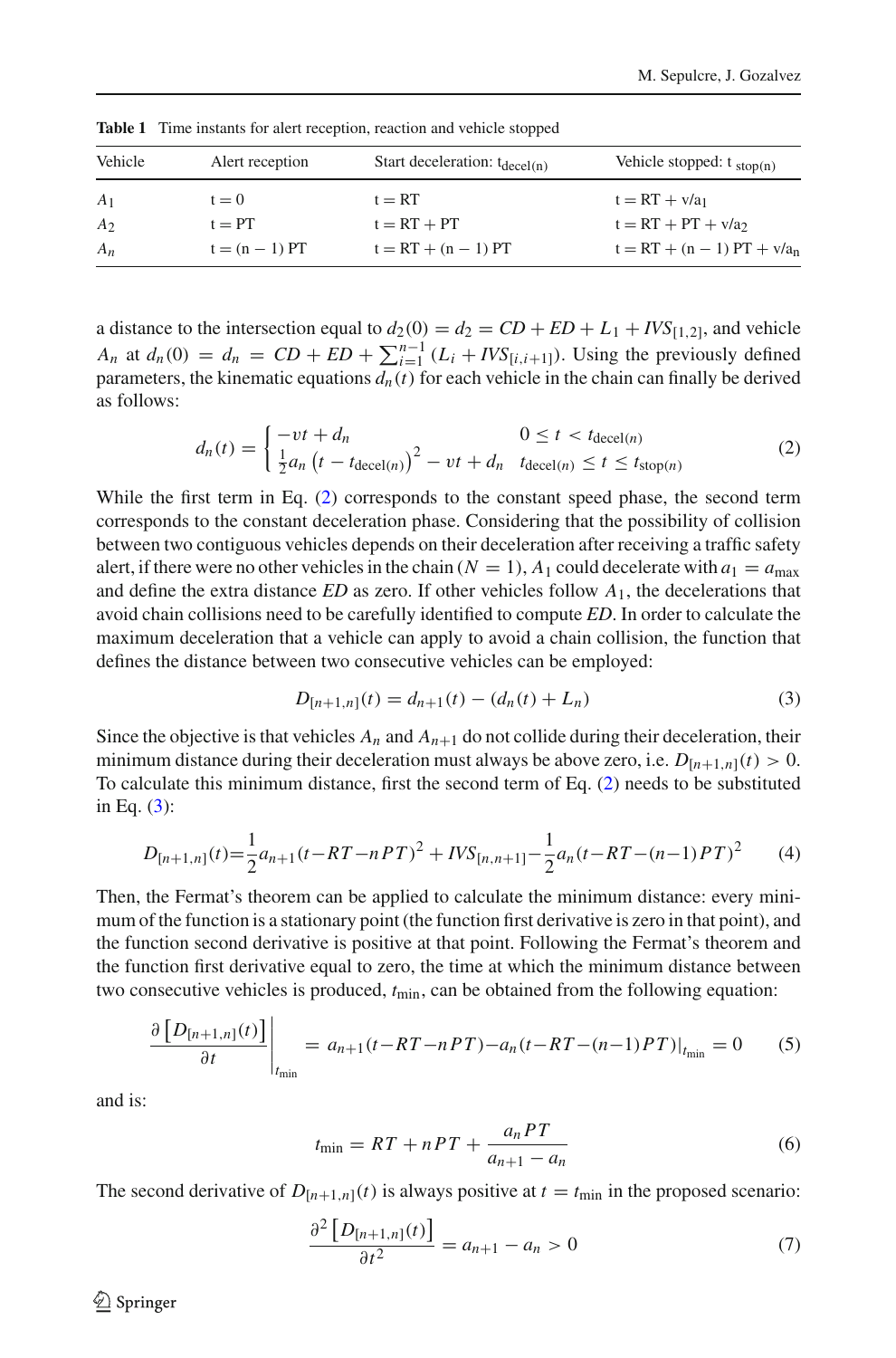Then, the maximum deceleration value of vehicle  $A_n$  that could avoid a chain collision can be calculated by substituting the value of  $t_{\text{min}}$  obtained in Eq. [\(6\)](#page-7-3) into Eq. [\(4\)](#page-7-4) as:

$$
D_{[n+1,n]}(t_{\min}) > 0 \Rightarrow a_n < \frac{2IVS_{[n,n+1]}a_{n+1}}{2IVS_{[n,n+1]} + PT^2 a_{n+1}}
$$
(8)

<span id="page-8-0"></span>Since the deceleration of the last vehicle in the chain does not depend on the traffic context, and assuming that this deceleration  $a_N$  is equal to  $a_{\text{max}}$ , the deceleration value for vehicle *A<sub>N−1</sub>* can be obtained from Eq. [\(8\)](#page-8-0). This process can be applied to any vehicle *A<sub>n</sub>* in the chain in order to obtain its deceleration based on that of vehicle  $A_{n+1}$ . Following this process,  $a_1$  for vehicle  $A_1$  can then be estimated. Given that vehicle  $A_1$  needs to stop before reaching the intersection to avoid colliding with vehicle *B*, the minimum value of *ED* can be worked out from Eq. [\(2\)](#page-7-1) at the time at which  $A_1$  completely stops ( $t = t_{stop(1)}$ ). Equation [\(9\)](#page-8-1) shows the resulting equation for *ED*:

$$
ED = \frac{v^2}{2} \left( \frac{1}{a_1} - \frac{1}{a_{\text{max}}} \right)
$$
 (9)

<span id="page-8-1"></span>The methodology to obtain *ED* using Eq. [\(8\)](#page-8-0) is not always valid. In fact, it is possible that the time when the spacing between two vehicles is minimum is higher than the time at which any of the two vehicles stop. In particular, the result for *an* obtained in Eq. [\(8\)](#page-8-0) will only be valid if the following two conditions are satisfied:

$$
t_{\min} \le t_{\text{stop}(n)} \; ; \; t_{\min} \le t_{\text{stop}(n+1)} \tag{10}
$$

<span id="page-8-2"></span>Using the value of  $t_{\text{min}}$  obtained in Eq. [\(6\)](#page-7-3), the relationship between  $a_n$  and  $a_{n+1}$  shown in Eq.  $(8)$ , and  $t_{\text{stop}}$  values in Table [1,](#page-7-0) it can be demonstrated that the conditions in Eq.  $(10)$  are equivalent to:

$$
vPT \ge 2IVS_{[n,n+1]}
$$
 (11)

<span id="page-8-3"></span>As a consequence, when the condition in [\(11\)](#page-8-3) is not satisfied, the Fermat's theorem cannot be directly applied in the proposed context and the minimum distance between the vehicles is produced at the function's extreme values (i.e. the time at which the vehicles stop). In this case, the value for  $a_n$  can be obtained from the equation of the distance between the vehicles  $A_{n+1}$  and  $A_n$  when they stop ( $t_{\text{stop}(n)}$  and  $t_{\text{stop}(n+1)}$ ):

$$
d_{n+1}(t_{\text{stop}(n+1)}) - \left(d_n(t_{\text{stop}(n)}) + L_n\right) > 0 \Rightarrow a_n < \frac{a_{n+1}v^2}{2a_{n+1}(vPT - IVS_{[n,n+1]}) + v^2}(12)
$$

<span id="page-8-4"></span>The vehicle's deceleration to avoid chain collisions can then be expressed as follows:

$$
a_n = \begin{cases} \frac{2IVS_{[n,n+1]}a_{n+1}}{2IVS_{[n,n+1]} + PT^2 a_{n+1}} & \text{if } vPT \ge 2IVS_{[n,n+1]}\\ \frac{a_{n+1}v^2}{2a_{n+1}(vPT - IVS_{[n,n+1]}) + v^2} & \text{if } vPT < 2IVS_{[n,n+1]} \end{cases} \tag{13}
$$

Using Eq.  $(13)$ , we can recursively estimate the deceleration values  $a_n$  until being able to calculate the deceleration for the vehicle in front of the chain,  $a_1$ . With this value, we can then derive the extra distance *ED* using Eq. [\(9\)](#page-8-1). Once *ED* is obtained, it can be estimated the distance at which the first vehicle of a vehicle chain (in our case vehicle *A*1) needs to receive the first CAM from the potentially colliding vehicle (in our case vehicle *B*). As it has been shown, this distance is equal to  $CD + ED$  and is dependent on traffic context information: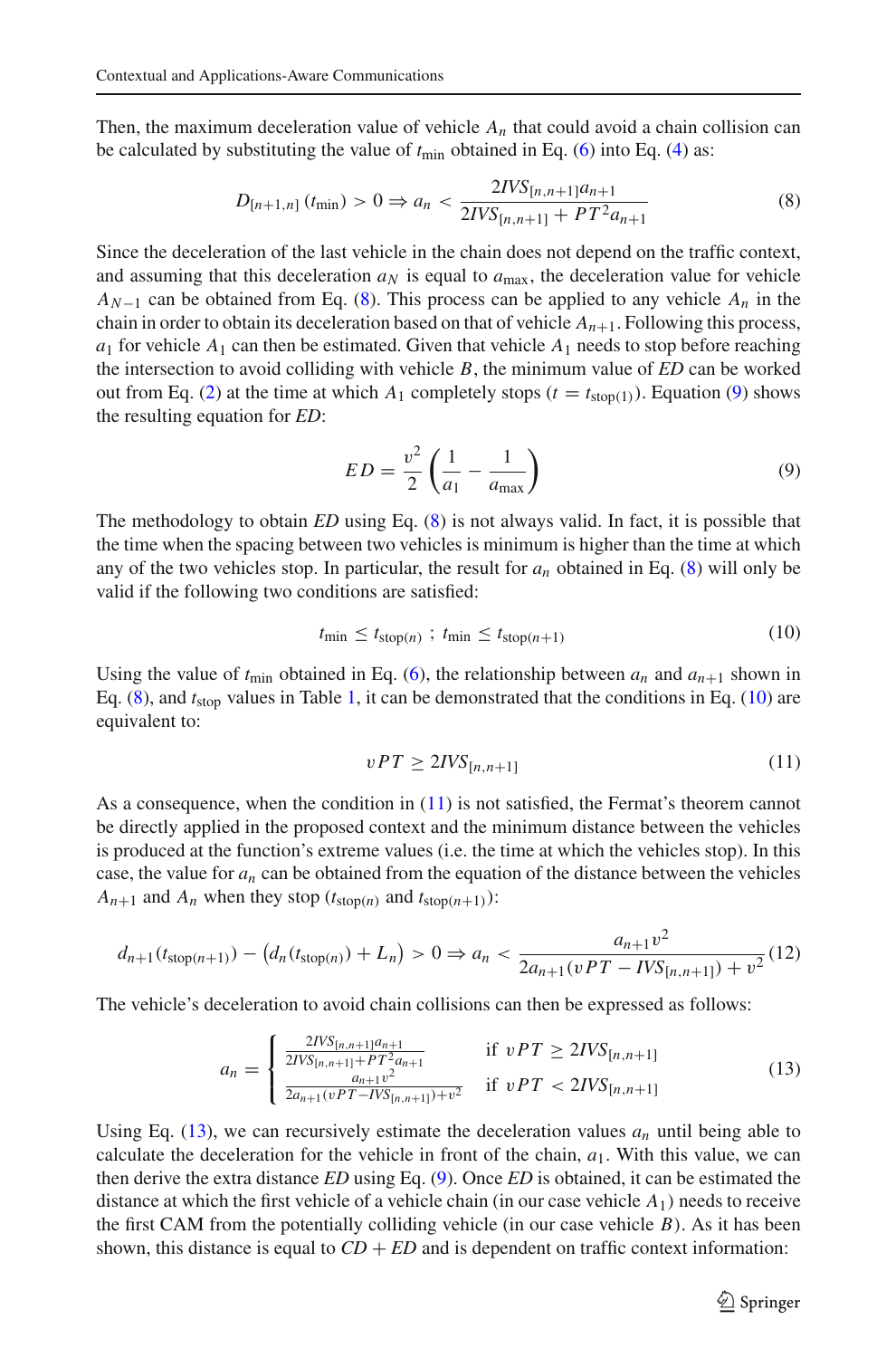- *Traffic information*: speed, type and acceleration of surrounding vehicles, together with their inter-vehicle spacing. This information is obtained through the periodic exchange of CAMs.
- *Road topology/state information*: information retrieved from digital maps (e.g. presence of an intersection) and information obtained from onboard sensors (e.g. state of the road surface to estimate the maximum applicable deceleration with a hard brake).
- *Propagation conditions*: estimation of the time needed to propagate a safety alert among nearby vehicles (*PT*, Propagation Time). *PT* represents the time between the reception of an alert by vehicle  $A_n$  and its retransmission towards vehicle  $A_{n+1}$ . In terms of alert propagation conditions, two scenarios have been differentiated: visual alert propagation through brake lights, and radio alert propagation through an EEBL application using multihop dissemination protocols. In the case of visual alert propagation, *PT* is equal to *RT* since the safety alert is transmitted to the following vehicle after the driver reacts and presses the brake. In the case of radio alert propagation, *PT* is composed by the processing time (the time needed to acquire data and construct the packet), and the transmission latency (the time needed to access the channel and transmit the packet, which depends on the medium access control protocol, the channel load, message priority level, etc.) [\[22](#page-18-17)].

As an example, Fig. [3](#page-9-0) illustrates the achieved results using the proposed analytical methodology considering  $N = 5$  vehicles in the chain and constant *IVS* values. In particular, Fig. [3a](#page-9-0) depicts the computed distance to the intersection  $d_n(t)$ , where the time instants separating the different movement phases have been highlighted with marks for the different vehicles in the chain. As shown in Fig. [3a](#page-9-0), the final distance to the intersection for vehicle  $A_1$  is zero, i.e. it stops at the intersection and avoids the collision with vehicle *B*. Using the results in Fig. [3a](#page-9-0), b shows that the distances between any pair of consecutive vehicles in the chain  $D_{[n+1,n]}(t)$ is always above zero before they stop for the proposed *ED* solution, i.e. no rear-end collisions take place.

Figure [4](#page-10-0) shows the impact of the vehicle's speed and the inter-vehicle spacing on the *ED* distance considering a visual alert propagation in the vehicular chain ( $PT = RT$ ), for two typical reaction time values:  $PT = RT = 0.75$  s and 1.5 s [\[15\]](#page-18-10). The obtained results show that the distance at which a broadcast message needs to be received from the potentially colliding vehicle can be defined as  $CD$  (i.e.  $ED = 0$ ) under high *IVS* distances and low speeds.



<span id="page-9-0"></span>**Fig. 3** Illustration of the distance to the intersection and distance between vehicles considering the proposed methodology. Case:  $RT = PT = 0.75$  s,  $v = 70$  km/h,  $IVS = 10$  m,  $L_n = 4$  m,  $N = 5$  vehicles. **a** Distance to the intersection. **b** Distance between vehicles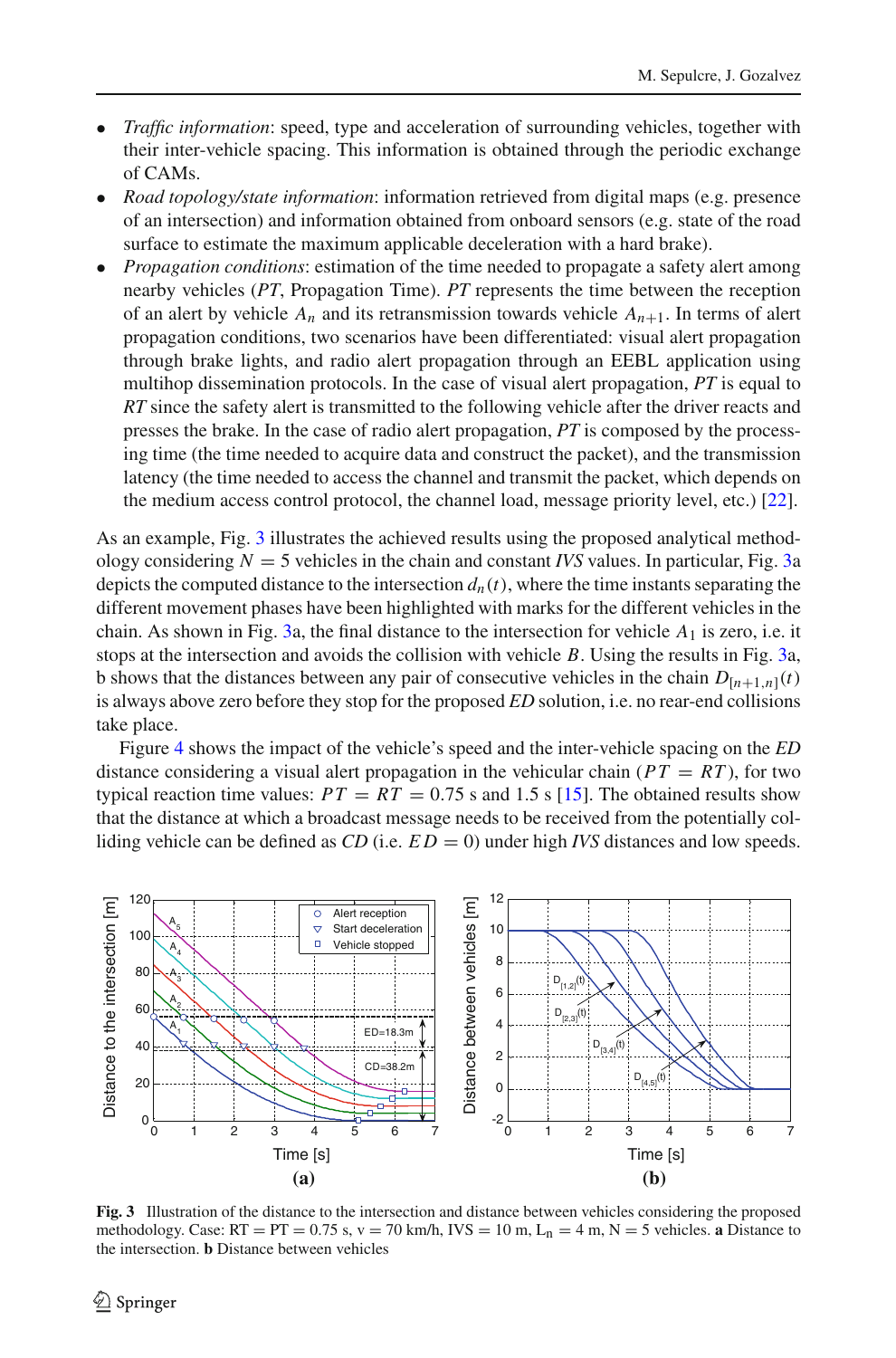

**Fig. 4** Extra distance as a function of the vehicular speed and the IVS distance for  $N = 2$  vehicles. **a** RT =  $PT = 0.75$  s. **b**  $RT = PT = 1.5$  s

<span id="page-10-1"></span><span id="page-10-0"></span>



On the other hand, the *ED* distance required to avoid chain collisions can be quite significant at high speeds and at short *IVS* distances, especially for high driver's reaction times.

The results shown in Fig. [5](#page-10-1) highlight the strong dependence of the *ED* distance with *PT* and the number of neighbouring vehicles *N*, for both the visual and radio alert propagations. In the case of radio alert propagation, different values of *PT* have been analysed taking into account the limits proposed in current ETSI draft standards [\[22](#page-18-17)]: processing time  $\leq 0.05$  s, and transmission latency  $\leq 0.3$  s. High *PT* values could correspond to situations with a high channel load (high channel access time) and slow packet forwarding protocols, while low values of *PT* could correspond to low channel load, and efficient and fast packet forwarding protocols. The results shown in Fig. [5](#page-10-1) emphasize that the use of low latency multihop VANETs can significantly reduce the *ED* necessary to avoid chain collisions, and thereby benefit the operation of cooperative vehicular systems. In particular, it is important to note that for high *PTs* and challenging propagation conditions at urban intersections (presence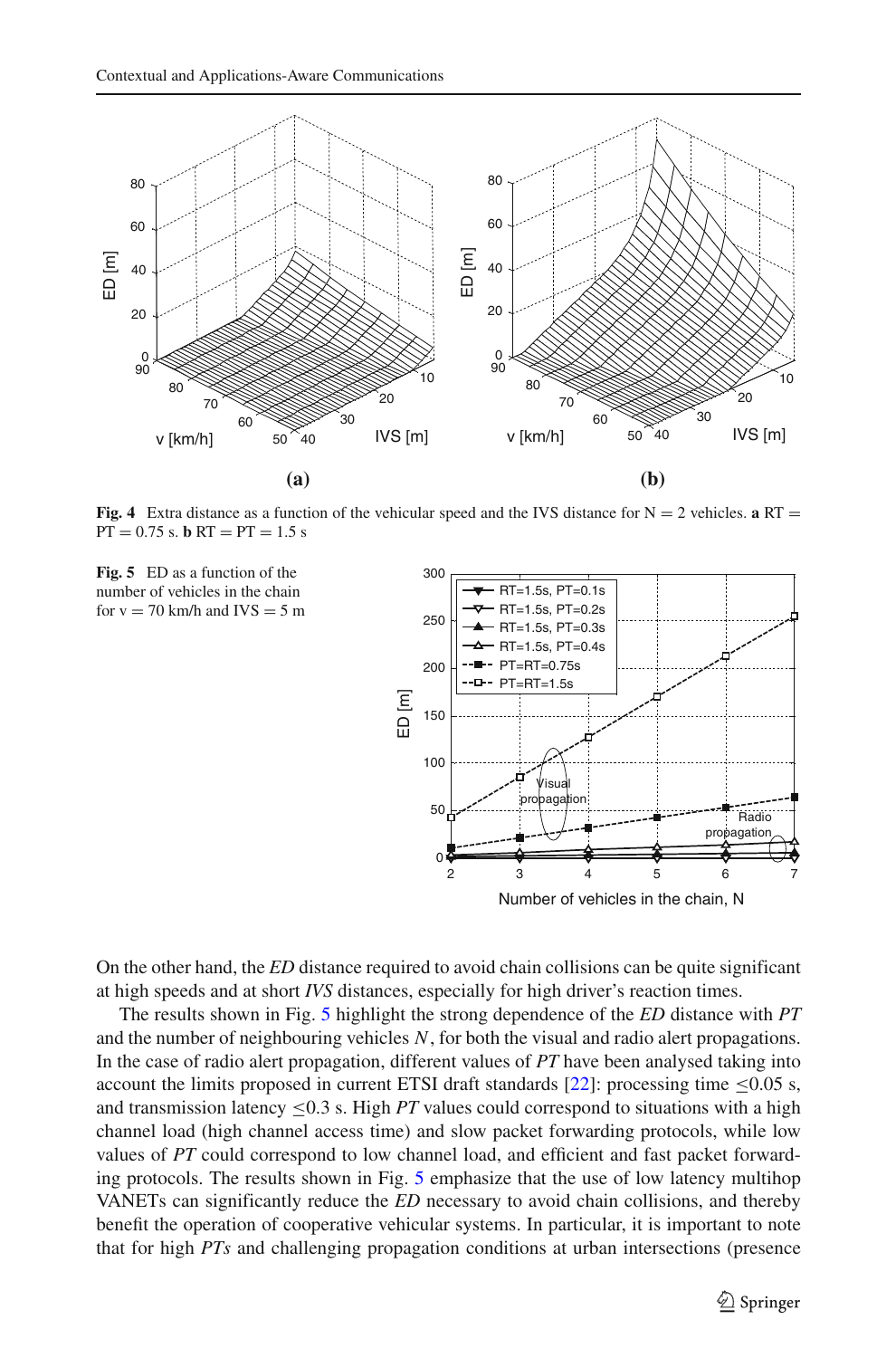of obstructing buildings), it might be difficult to guarantee that two vehicles can establish a reliable V2V communications at  $CD + ED$  as N increases. On the other hand, such difficulty is significantly reduced through the use of low latency multihop communications independently of *N*.

## **3 V2V Communications Contextual Design and Operation**

The previous section described a methodology to determine the communication requirements in the case of simultaneous applications exhibiting certain dependencies or interrelations. The presented methodology exploits the traffic context information. Based on the presented methodology, this section analyses the resulting communications dimensioning and the impact of traffic context information on V2V-based context-aware communications.

## 3.1 Simulation Environment

The study has been conducted using the ns-2 simulation platform modelling the urban inter-section scenario depicted in Fig. [1.](#page-4-0) In this scenario, all vehicles periodically broadcast 10 CAMs per second in the control channel with a 100 Bytes payload each. The transmission is based on the IEEE 802.11p standard, and follows the process summarized in Fig. [2.](#page-5-0) All CAMs are transmitted at 6Mbps using the 1/2 QPSK transmission mode. The emergency deceleration or the vehicle length have been fixed to  $a_{max} = 8$  m/s<sup>2</sup> and L = 4 m, respectively. In the case of the vehicular speed or the IVS values, fixed values are initially selected although the use of realistic traffic mobility is studied in Sect. [3.4.](#page-15-0) Table [2](#page-11-0) summarizes the main traffic and communication parameters considered in this study.

As demonstrated in [\[23](#page-18-18)[,24\]](#page-18-19), an adequate modelling of radio propagation is very important for a correct study of the operation and performance of vehicular communications. Considerable efforts have been lately done towards the characterization and development of V2V radio channel models. However, to the authors' knowledge, there is no complete system level model for urban environments properly reflecting pathloss, shadowing and multipath fading effects differentiating LOS (Line of Sight) and NLOS (Non-LOS)

<span id="page-11-0"></span>

| <b>Table 2</b> Traffic and              | Traffic parameters            |                      |  |
|-----------------------------------------|-------------------------------|----------------------|--|
| communications simulation<br>parameters | Speed                         | $50 - 90$ (km/h)     |  |
|                                         | <b>IVS</b>                    | $5-15$ (m)           |  |
|                                         | <b>RT</b>                     | $0.75$ and $1.5$ (s) |  |
|                                         | $a_{max}$                     | $8 \text{ m/s}^2$    |  |
|                                         | Communication parameters      |                      |  |
|                                         | Carrier frequency             | $5.9$ (GHz)          |  |
|                                         | Bandwidth                     | $10 \, (\text{MHz})$ |  |
|                                         | Antenna gain                  | $0$ (dB)             |  |
|                                         | Noise floor                   | $-90$ (dBm)          |  |
|                                         | Data rate (transmission mode) | 6 (Mbps) (1/2 QPSK)  |  |
|                                         | Payload                       | $100$ (Bytes)        |  |
|                                         | Packet transmission frequency | $10$ (Hz)            |  |
|                                         |                               |                      |  |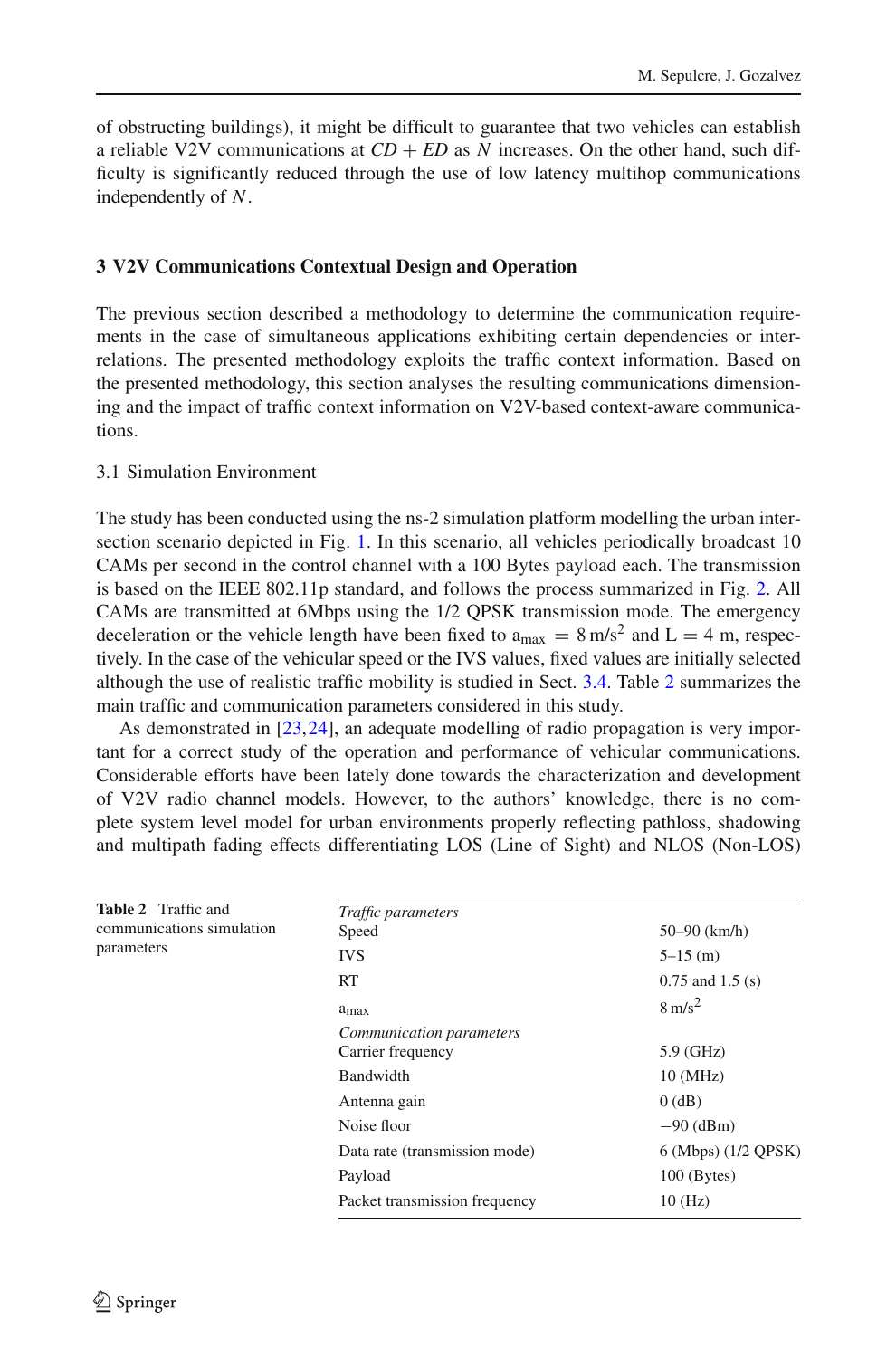propagation conditions. Interesting studies that propose radio channel models for highway and suburban scenarios were published for example in [\[25](#page-18-20)]. For urban environments, [\[26\]](#page-18-21) highlights the need to differentiate between LOS and NLOS propagation conditions, and to distinguish between dense and sparse scenarios in terms of pathloss. To account for the relevant identified effects, the urban micro-cell propagation model developed in the European project WINNER [\[27\]](#page-18-22) has been used. Although this model does not perfectly match the V2V communication scenario, $\frac{1}{1}$  to the authors' knowledge, this is one of the models that currently best fit the proposed scenario for system level simulations (relatively low antenna heights, valid for the 5GHz band, specifically designed for urban scenarios, LOS and NLOS propagation conditions, etc.). This model considers the pathloss, shadowing and multipath fading effects, and differentiates between LOS and NLOS propagation conditions. While the shadowing has been modelled through a log-normal random distribution, the multipath fading has been implemented through Ricean and Rayleigh distributions for LOS and NLOS conditions respectively [\[27\]](#page-18-22). To reduce the complexity of system level simulations, the effects of the physical layer have also been included by means of Look-Up Tables (LUTs) [\[28\]](#page-18-23). These LUTs map the Packet Error Rate (PER) to the experienced channel quality conditions expressed in terms of the effective Signal to Interference and Noise Ratio (SINR).

## 3.2 Context-Based Vehicular Communications Dimensioning

To illustrate the need and benefits of the proposed multi-applications context-based vehicular communications dimensioning, the potential consequences of not considering such dimensioning are first illustrated. If this was the case, V2V communications would be configured in the case of the scenario depicted in Fig. [1](#page-4-0) so that vehicles *A*<sup>1</sup> and *B* exchange CAM messages before *CD* to avoid their collision at the intersection. Under certain conditions, this configuration could result in a sudden deceleration of *A*<sup>1</sup> and rear-end collisions if the first message exchanged between vehicles  $A_1$  and  $B$  is not exchanged before  $CD + ED$ . The probability of having a rear-end collision is illustrated in Fig. [6](#page-13-0) in the case that the transmission power of vehicles  $A_1$  and  $B$  is configured so that the probability that  $A_1$  (or  $B$ ) does not receive a CAM from *B* (or  $A_1$ ) before *CD* is equal to  $p_n = 0.01$  (i.e. the probability of correctly exchanging at least one CAM before *CD* is equal to  $p = 1 - p_n^2 = 0.9999$  considering independent packet receptions). The rear-end collision probability<sup>2</sup> has been obtained as the probability that a vehicle does not receive a CAM before  $CD + ED$ . As shown in Fig. [6,](#page-13-0) dimensioning the V2V communications protocol based solely on the avoidance of intersection collisions (i.e. receiving the alert just before *CD*) can be a viable solution for low *PT* and high *IVS* values given that these operating conditions do not result in rear-end collisions despite the sudden deceleration of the first vehicle in the vehicular chain. However, such dimensioning is not a viable option for high reaction and *PTs* given that the probability of not receiving a CAM before  $CD + ED$  can significantly increase, and hence create a risk of rear-end collision.

To prevent both the accident at the intersection and the rear-end collisions in the vehicle chain, a reconfiguration of communication protocols and transmission policies would be required as proposed in Sect. [2;](#page-3-0) in particular, a transmission power adaptation is proposed, since different studies such as [\[29\]](#page-19-0) demonstrated that the transmission power is one of the most significant parameters affecting the communications performance in VANETs.

<sup>&</sup>lt;sup>1</sup> The minimum validated transmitting antenna height is 5 m.

<span id="page-12-1"></span><span id="page-12-0"></span><sup>&</sup>lt;sup>2</sup> The authors would like to stress that cooperative systems represent a driver assistance technology and not an automated driving one. Consequently, not receiving a broadcast message before *CD* or *CD* + *ED* does not necessarily imply a collision since it depends on whether the drivers respect the traffic rules and signalling.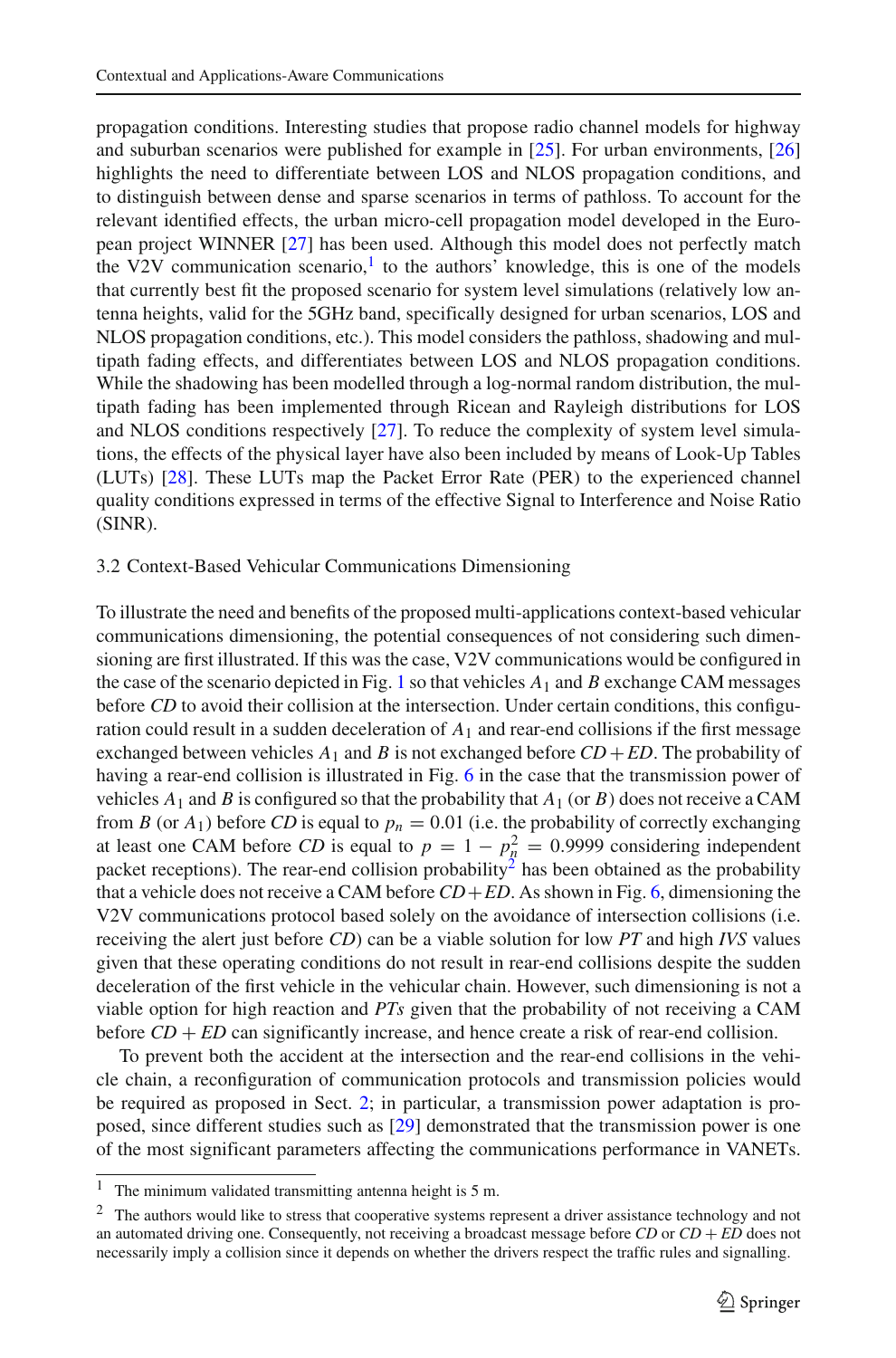

<span id="page-13-0"></span>**Fig. 6** Rear-end collision probability when dimensioning V2V communications protocols based solely on the avoidance of intersection collisions, i.e. with a transmission power so that the probability of not receiving a CAM before CD is equal to 0.01 for  $v = 70$  km/h,  $N = 2$  and 100 Bytes payload. **a** RT = 0.75 s. **b** RT = 1.5 s



<span id="page-13-1"></span>**Fig. 7** Required transmission power to exchange at least one CAM before CD and before CD + ED with probability  $p = 0.9999$  considering 100 Bytes payload. **a**  $v = 70$  km/h, N = 2 vehicles and RT = 0.75 s. **b**  $IVS = 5$  m,  $RT = 0.75$  s and  $PT = 0.4$  s

Figure [7](#page-13-1) depicts the transmission power that two vehicles approaching the intersection would need to employ to guarantee that they correctly exchange at least one broadcast message at *CD* and  $CD + ED$  with  $p = 0.9999$ , i.e. with and without considering the proposed context-based multi-applications dimensioning approach. As depicted in Fig. [7a](#page-13-1), low distances between vehicles and large *PTs* require to significantly increase the transmission power to avoid an intersection collision and prevent possible chain collisions. Such increase highlights the importance of multihop VANETs to enable the effective deployment of V2V-based traffic safety applications. Figure [7b](#page-13-1) highlights the significant impact of the number of vehi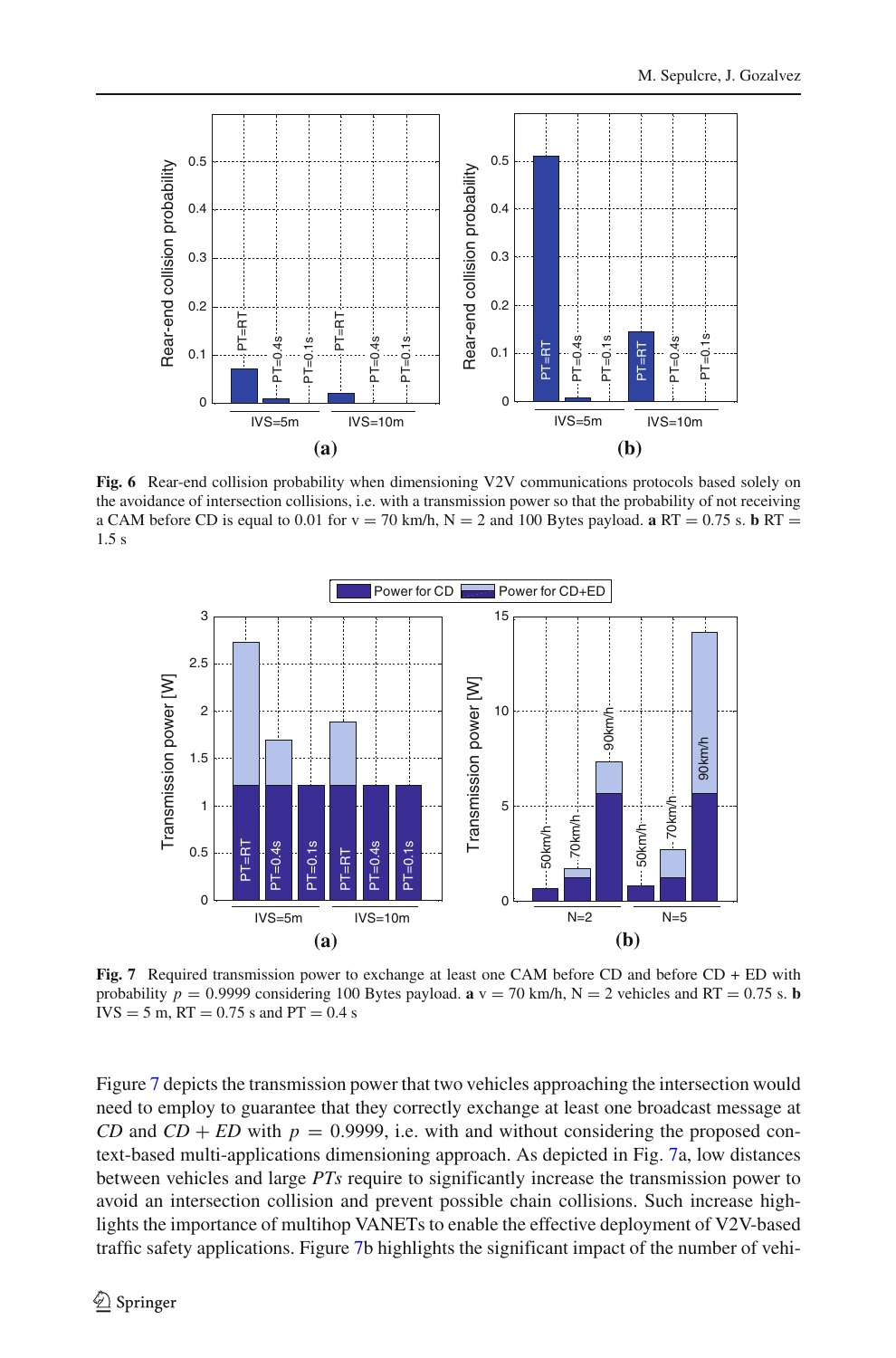cles in the chain and the vehicular speed on the communications parameters to prevent chain collisions. In fact, the control channel transmission power limits identified by the standards can be reached for high vehicular speeds; in this case, alternative solutions should be considered, like the deployment of RSUs at specific intersections where higher vehicular speeds are expected. The results illustrated in Fig. [7b](#page-13-1) also indicate that the number of vehicles in the chain should be considered to dimension V2V communications protocols.

## 3.3 Positioning Accuracy

The results previously shown assume error-free positioning to focus on the contextual communications dimensioning, although the proposed approach can operate under realistic positioning scenarios. The typical horizontal positioning accuracy of stand-alone GPS and Galileo systems can vary between  $H_{ac} = 4$  m and  $H_{ac} = 14$  m for open standard services [\[30](#page-19-1)], although it can be improved with sensors or V2V wireless data exchange to obtain positioning accuracies of around 1m [\[31\]](#page-19-2). The deployment of V2V-based road safety applications would only be feasible when such positioning accuracy and solutions are available. In fact, positioning accuracies in the order of 1–2 m are currently being required by ETSI [\[2](#page-17-1)] for road safety applications such as lane change assistance, co-operative forward collision warning, and co-operative merging assistance applications. However, it is necessary to analyse the impact of positioning errors on the dimensioning and configuration of V2V communications, and the resulting capability to satisfy the identified application requirements.

Positioning errors influence the estimated position of the vehicles in the chain, and therefore the *IVS* values that the first vehicle in the chain uses to compute *ED*. As a consequence, positioning errors influences the computation of *ED*, and its impact should be taken to properly dimension V2V communications. In particular, vehicle *A*<sup>1</sup> should consider the positioning accuracy of surrounding vehicles, based on the estimated accuracy or confidence intervals for latitude and longitude that are included in CAMs, to compute the accuracy of measured *IVS* values. Given the measured *IVS* values (*IVSm*) and their accuracy (*IVSHacc*), the computation of *ED* should consider the worst case scenario to prevent that positioning errors influence the application's performance. In this context, the worst case scenario corresponds to the case in which the actual *IVS* values are lower than the measured ones, since this would increase the risk of chain collision and the required *ED*. As a consequence, the *IVS* values used to compute *ED* should be equal to the measured ones but reduced with the *IVS* accuracy in meters:  $IVS = IVS_m - IVSH_{ac}$ . This would ensure that the computed *ED* considering positioning errors is equal or higher than the actual one. In this context, Fig. [8](#page-15-1) shows the required transmission power levels to satisfy the traffic safety requirements when the measured *IVS* value with a realistic positioning device is  $IVS_m = 10$  m. In this figure,  $IVSH_{ac} = 0$  m corresponds to the error-free positioning scenario ( $IVS = IVS_m$ ), and the resulting transmission powers match those presented in previous figures. As shown in Fig. [8,](#page-15-1) low positioning accuracy can considerably increase the required communication parameters to compensate the uncertainty about the inter-vehicle spacing. It is interesting to observe that the effect of the positioning error on the V2V communications dimensioning (in this case, configuration of transmission power levels) is significantly reduced for low *PT* values corresponding to the use of multihop dissemination protocols. These results confirm the need of higher precision positioning technologies for the efficient deployment of traffic safety cooperative applications.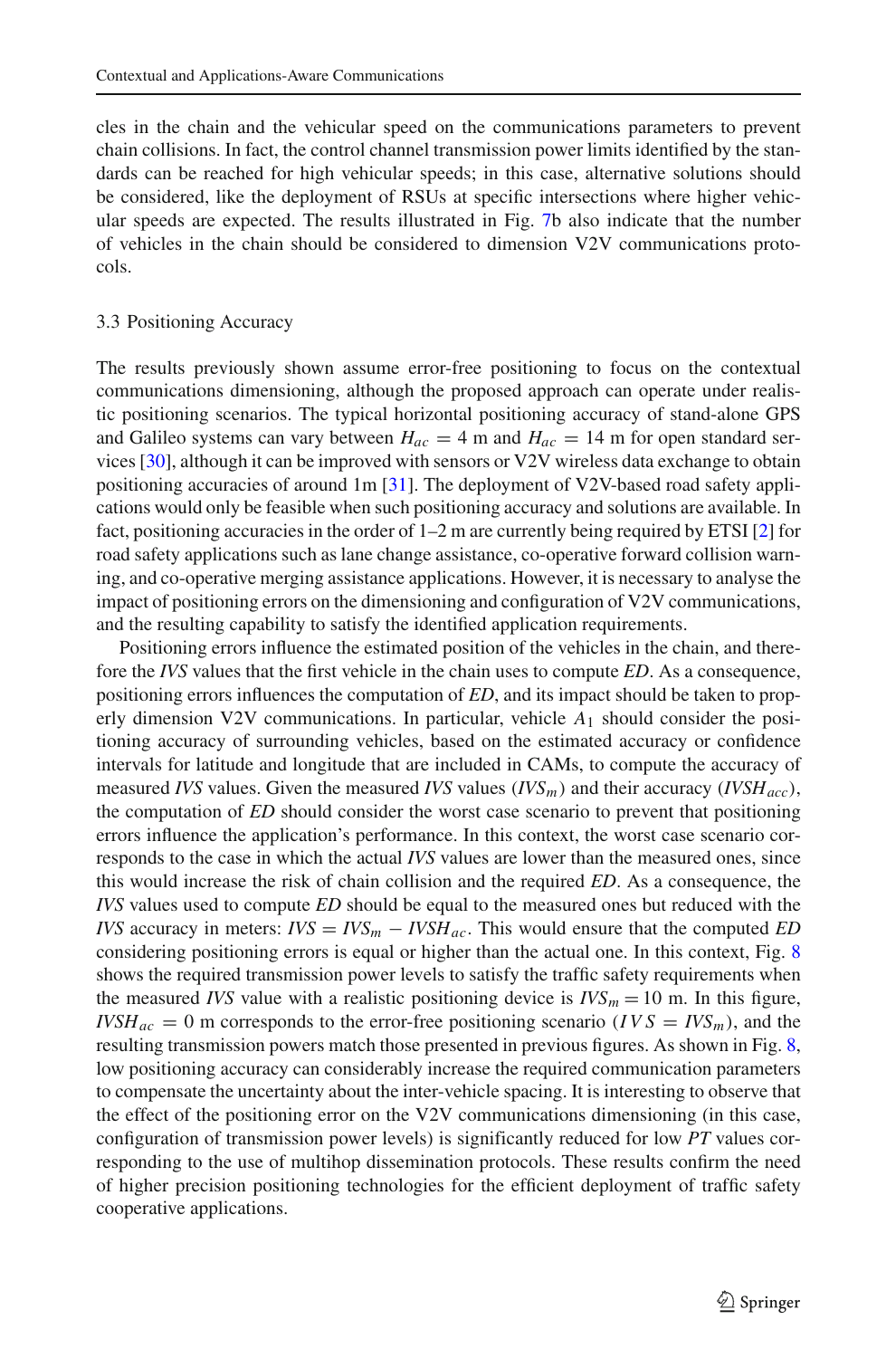

<span id="page-15-1"></span>Fig. 8 Required transmission power to exchange at least one CAM before CD and before CD + ED with probability  $p = 0.9999$  considering realistic positioning for IVS<sub>m</sub> = 10 m, RT = 0.75 s, v = 70 km/h and 100 Bytes payload.  $\mathbf{a}$  N = 2.  $\mathbf{b}$  N = 5

#### <span id="page-15-0"></span>3.4 Realistic Mobility Conditions

The previous sections were done considering simplified mobility conditions. On the other hand, this section analyses the proposed V2V context-based and multi-applications communications policy under realistic mobility conditions. To this aim, the microscopic road traffic simulator SUMO (Simulation of Urban Mobility) has been used to simulate mobility conditions in a Manhattan-like urban scenario consisting of a uniform grid of  $15 \times 15$  blocks. The simulated scenario considers maximum speeds between 50 and 90 km/h. In addition, two traffic densities ( $D1 = 7$  and  $D2 = 12$  vehicles/km) have been simulated. All vehicles dynamically calculate their *CD* and *ED* distances based on their own speed, and the messages received from surrounding vehicles.

Figure [9](#page-16-0) shows the impact of realistic mobility models on the number of vehicles behind the lead vehicle  $A_1$  in the chain when it reaches the *CD* distance to the intersection, the inter-vehicle spacing and the vehicular speed. As it can be observed in Fig. [9a](#page-16-0), although a non negligible amount of times at least 2 vehicles in a chain are approaching the intersection, the distance between them can be high (Fig. [9b](#page-16-0)). As a result, Fig. [10](#page-16-1) shows the CDF of the required *ED* when considering  $RT = 0.75$  s, visual alert propagation and different traffic conditions. The reported results emphasize the need to consider the traffic contextual V2V communications dimensioning proposed in this work. As it can be observed in Fig. [10,](#page-16-1) the lower the vehicular speed, the higher the percentage of vehicles that require  $ED > 0$ , and therefore would benefit from the proposed approach. This is the case because the *IVS* distances are reduced at low vehicular speeds with realistic mobility models. However, ED is reduced at low vehicular speeds since the speed directly influences the distance needed to decelerate, and then the probability of rear-end collisions.

The CDF of the transmission power levels required to satisfy that 99.99 % of the vehicles received a CAM before  $CD + ED$  from the potentially colliding vehicle at an intersection is shown in Fig. [11.](#page-17-4) The vertical lines correspond to the transmission power level required to exchange a CAM message before *CD* at the proposed vehicular speeds with 99.99 %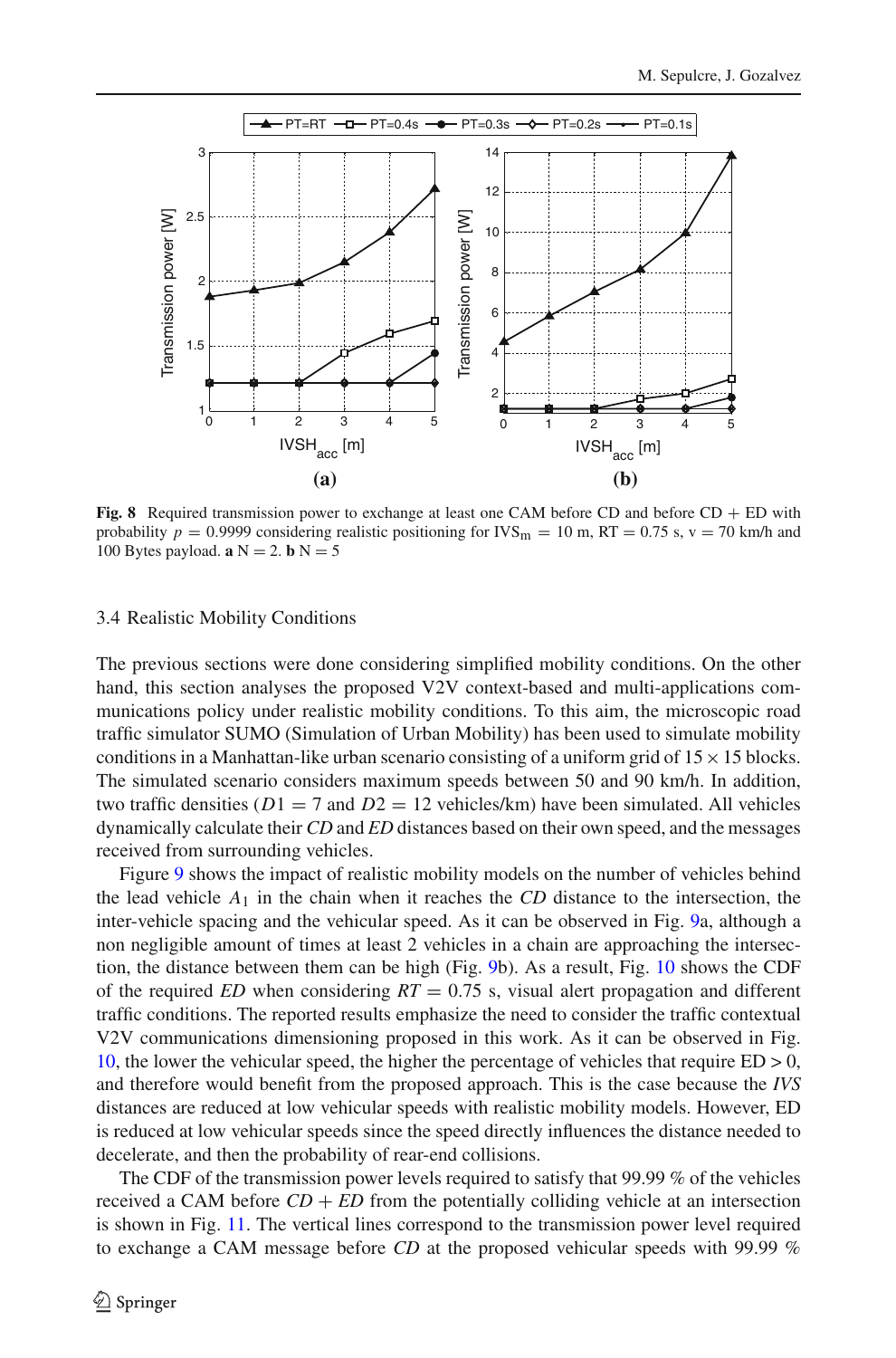

<span id="page-16-0"></span>**Fig. 9** Impact of realistic SUMO mobility scenarios on the number of vehicles and inter-vehicle distances with traffic density D2. **a** PDF of number of vehicles behind the lead vehicle in the chain. **b** CDF of inter-vehicle distances



<span id="page-16-1"></span>**Fig. 10** Cumulative Distribution Function of ED estimated in realistic urban SUMO scenarios.  $PT = RT =$ 0.75 s. **a** Vehicular density D1. **b** Vehicular density D2

probability. The obtained results show that, under realistic mobility conditions, a non-negligible percentage of vehicles could be involved in intersection and rear-end collision situations such as the one analysed in this paper. In this case, these vehicles would benefit from the proposed context-based multi-applications communications dimensioning in order to prevent both types of accidents.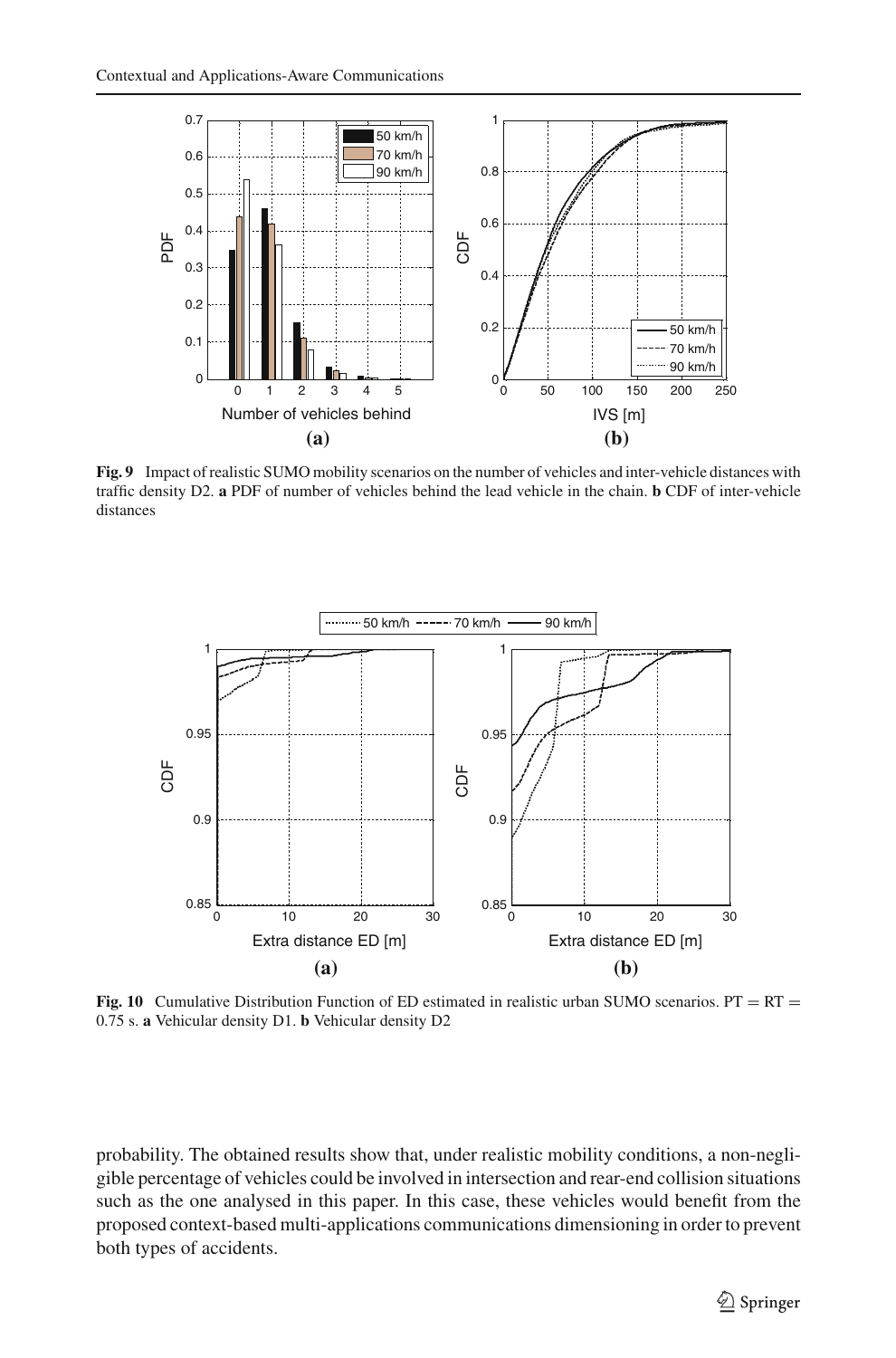

<span id="page-17-4"></span>**Fig. 11** Cumulative Distribution Function of the transmission power needed to receive the first broadcast message before  $CD + ED$  for a target  $p = 0.9999$  using SUMO with traffic density D2 and RT = PT = 0.75 s

## **4 Conclusions**

The design of effective vehicular communications requires a careful analysis of the applications' requirements, in particular in the case of active road safety applications. Despite the interaction or dependencies that certain active road safety applications might exhibit, few studies have investigated them, as well as their impact on the dimensioning and configuration of vehicular communications. In this context, this paper has demonstrated the importance of such dependencies, and has proposed a context-based methodology to design vehicular communications considering the requirements of simultaneous applications exhibiting certain dependencies. The proposed approach exploits the knowledge of traffic context information to efficiently design V2V communications while minimising the impact of individual decisions on surrounding vehicles.

**Acknowledgments** This work was supported in part by the Spanish *Ministerio de Industria, Turismo y Comercio* under the INTELVIA project TSI-020302-2009-90, by the Spanish *Ministerio de Fomento* under the project T39/2006 and by the *Generalitat Valenciana* under research grant BFPI06/126.

#### <span id="page-17-0"></span>**References**

- 1. IEEE standard for information technology-local and metropolitan area networks-specific requirements part 11: Wireless LAN medium access control (MAC) and physical layer (PHY) specifications amendment 6: Wireless access in vehicular environments. *IEEE Std. 802.11p-2010*, July 15.
- <span id="page-17-1"></span>2. ETSI, TR 102 638 V1.1.1. (2009). *Intelligent transport systems (ITS); vehicular communications; basic set of applications; definitions*. ETSI technical report, June.
- <span id="page-17-2"></span>3. Vehicle Safety Communications consortium. (2005). *Vehicle safety communications project task 3—final report: Identify intelligent vehicle safety applications enabled by DSRC, DOT HS 809 859*.
- <span id="page-17-3"></span>4. Ference, J. J., Szabo, S., & Najm, W. G. (2006). Performance evaluation of integrated vehicle-based safety systems. In *Proceedings of the performance metrics for intelligent systems workshop (PerMIS)*, Gaithersburg, USA, August.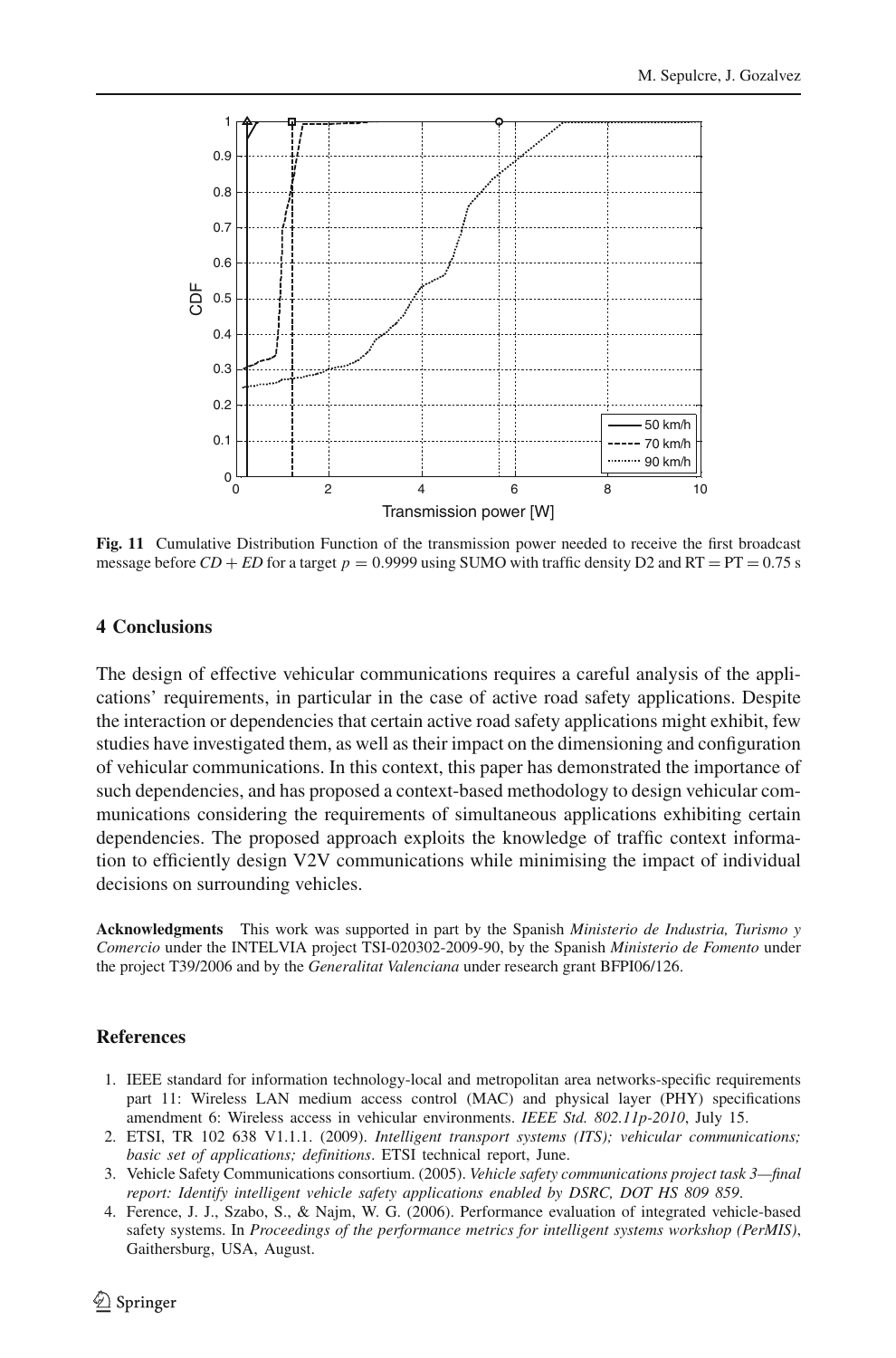- <span id="page-18-0"></span>5. Nekovee, M. (2009). Quantifying performance requirements of vehicle-to-vehicle communication protocols for rear-end collision avoidance. In *Proceedings of the IEEE vehicular technology conference VTC* (pp. 564–569). Barcelona, Spain, April.
- <span id="page-18-1"></span>6. Sepulcre, M., & Gozalvez, J. (2011). On the importance of application requirements in cooperative vehicular communications. In *Proceedings of the international conference on wireless on-demand network systems and services (WONS)* (pp. 124–131). Bardonecchia, Italy, 26–28 January.
- <span id="page-18-2"></span>7. Subramanian, R., & Lombardo, L. (2007). *DOT HS 810 682: Analysis of fatal motor vehicle traffic crashes and fatalities at intersections, 1997 to 2004. NHTSA's National Center for Statistics and Analysis*, February.
- <span id="page-18-3"></span>8. PReVENT consortium (INTERSAFE Subproject). (2005). *D40.4 requirements for intersection safety applications. PReVENT European integrated project public deiverable Dv2.3*, October.
- <span id="page-18-4"></span>9. Ozguner, F., et al. (2004). A simulation study of an intersection collision warning system. In *Proceedings of the international workshop on ITS telecommunications (ITST)*, Singapore, June.
- <span id="page-18-5"></span>10. Le, L., Festag, A., Baldessari, R., & Zhang, W. (2009). Vehicular wireless short-range communication for improving intersection safety. *IEEE Communications Magazine, 47*(11), 104–110.
- <span id="page-18-6"></span>11. Gozalvez, J., & Sepulcre, M. (2007). Opportunistic technique for efficient wireless vehicular communications. *IEEE Vehicular Technology Magazine, 2*(4), 33–39.
- <span id="page-18-7"></span>12. Rawashdeh, Z. Y., & Mahmud, S. M. (2008). Intersection collision avoidance system architecture. In *Proceedings of the IEEE consumer communications and networking conference (CCNC)* (pp. 493–494). Las Vegas, USA, January.
- <span id="page-18-8"></span>13. Hasan, S. F., Siddique, N. H., & Chakraborty, S. (2012). Developments and constraints in 802.11-based roadside-to-vehicle communications. *Wireless Personal Communications*. doi[:10.1007/](http://dx.doi.org/10.1007/s11277-012-0633-3) [s11277-012-0633-3.](http://dx.doi.org/10.1007/s11277-012-0633-3)
- <span id="page-18-9"></span>14. Wisitpongphan, N., et al. (2007). Broadcast storm mitigation techniques in vehicular ad hoc networks. *IEEE Wireless Communications, 14*(6), 84–94.
- <span id="page-18-10"></span>15. Biswas, S., Tatchikou, R., & Dion, F. (2006). Vehicle-to-vehicle wireless communication protocols for enhancing highway traffic safety. *IEEE Communications Magazine, 44*, 74–82.
- <span id="page-18-11"></span>16. Torrent-Moreno, M. (2007). Inter-vehicle communications: Assessing information dissemination under safety constraints. In *Proceedings of the IEEE/IFIP conference on wireless on demand network systems and services (WONS)* (pp. 59–64). Obergurgl, Austria, January.
- <span id="page-18-12"></span>17. Robinson, C., et al. (2007). Efficient message composition and coding for cooperative vehicular safety applications. *IEEE Transactions on Vehicular Technology, 56*(6), 3244–3255.
- <span id="page-18-14"></span>18. Domingo, M. C., & Reyes, A. (2011). A clean slate architecture design for VANETs. *Wireless Personal Communications*. doi[:10.1007/s11277-011-0380-x.](http://dx.doi.org/10.1007/s11277-011-0380-x)
- <span id="page-18-13"></span>19. Kosch, T., Adler, C., Eichler, S., Schroth, C., & Strassberger, M. (2006). The scalability problem of vehicular ad hoc networks and how to solve it. *IEEE Wireless Communications, 13*(5), 22–28.
- <span id="page-18-15"></span>20. IEEE 1609 Family of Standards. (2007). *IEEE standard for wireless access in vehicular environments (WAVE), IEEE Std 1609.3*.
- <span id="page-18-16"></span>21. ETSI TS 102 636-4-1 V0.0.7. (2010). *Intelligent transport systems (ITS); vehicular communications; Part 4: Geographical addressing and forwarding for point-to-point and point-to-multipoint communications; sub-part 1: media-independent functionality*, July.
- <span id="page-18-17"></span>22. ETSI TC ITS. (2008). *Intelligent transport systems (ITS); vehicular communications; basic set of applications; part 2: Specification of cooperative awareness basic service. Draft ETSI TS*, October.
- <span id="page-18-18"></span>23. Gozalvez, J., Sepulcre, M., & Bauza, R. (2010). Impact of the radio channel modelling on the performance of VANET communication protocols., *Telecommunication Systems*. doi[:10.1007/s11235-010-9396-x.](http://dx.doi.org/10.1007/s11235-010-9396-x)
- <span id="page-18-19"></span>24. Bauza, R., Gozalvez, J., & Sepulcre, M. (2008). Operation and performance of vehicular ad-hoc routing protocols in realistic environments. In *Proceedings of the IEEE international symposium on wireless vehicular communications (WiVeC)* (pp. 1–5). Calgary, Canada, September.
- <span id="page-18-20"></span>25. Paier, A., et al. (2009). Characterization of vehicle-to-vehicle radio channels from measurements at 5.2 GHz. *Wireless Personal Communications, 50*(1), 19–32.
- <span id="page-18-21"></span>26. Stibor, L., Zang, Y., & Reumerman, H. J. (2007). Neighborhood evaluation of vehicular ad-hoc network using IEEE 802.11p. In *Proceedings of the European wireless conference (EW)* (p. 5). Paris, France, April.
- <span id="page-18-22"></span>27. WINNER conortium. (2006). *D1.1.1. WINNER II interim channel models. WINNER European project deliverable*, November 2006.
- <span id="page-18-23"></span>28. Zang, Y., Stibor, L., Orfanos, G., Guo, S., & Reumerman, H. (2005). An error model for inter-vehicle communications in high-way scenarios at 5.9GHz. In *Proceedings of the international workshop on performance evaluation of wireless ad hoc, sensor, and ubiquitous networks (PE-WASUN)* (pp. 49–56). Quebec, Canada, October.